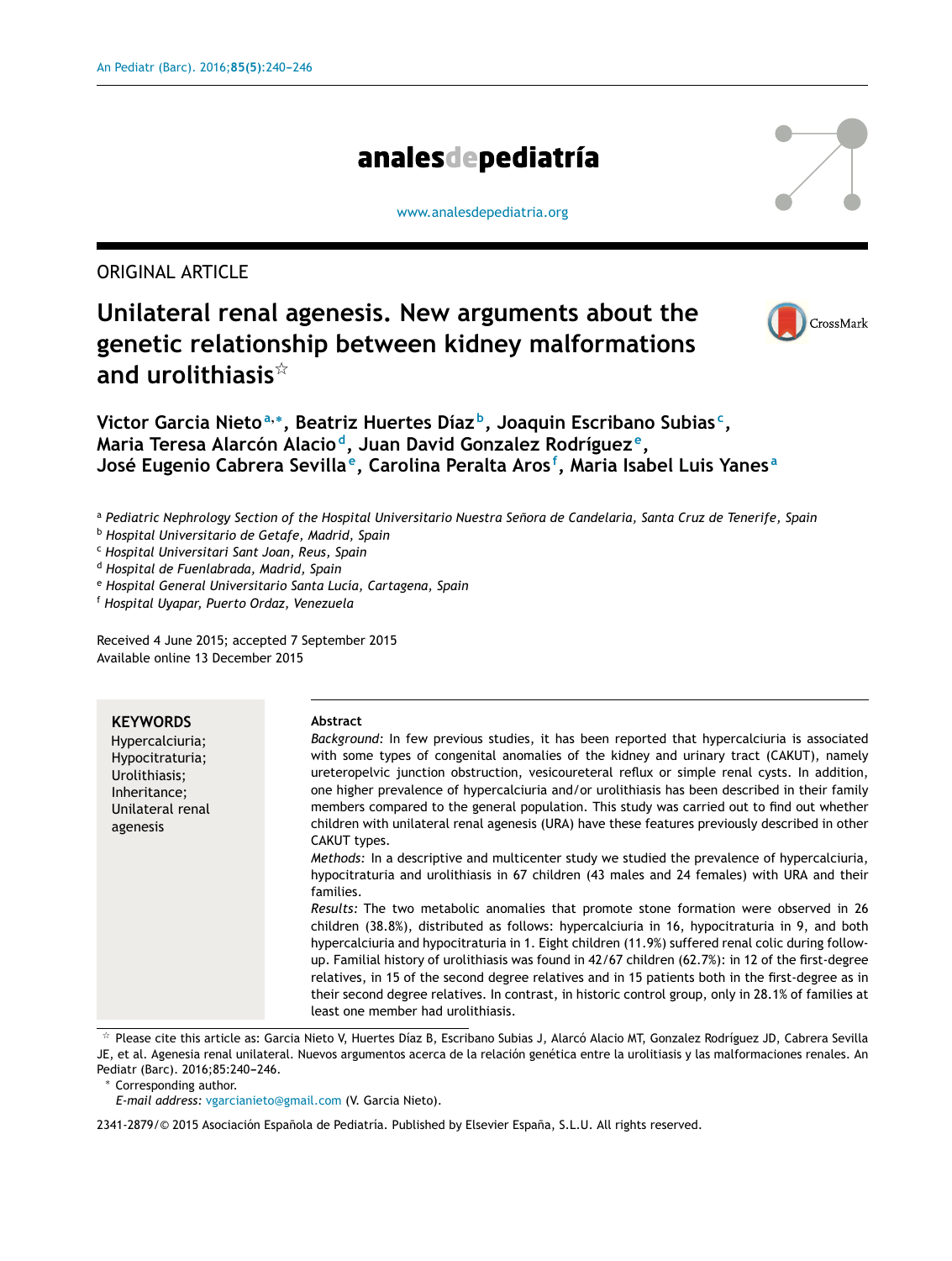*Conclusion:* Our results show that the prevalence of hypercalciuria and/or hypocitraturia is greater in pediatric patients with URA than in the general population. Likewise, the prevalence of urolithiasis in the families of these children is also higher than that in the general population.  $\odot$  2015 Asociación Española de Pediatría. Published by Elsevier España, S.L.U. All rights reserved.

## **PALABRAS CLAVE**

Hipercalciuria; Hipocitraturia; Urolitiasis; Herencia; Agenesia renal unilateral

#### **Agenesia renal unilateral. Nuevos argumentos acerca de la relación genética entre la urolitiasis y las malformaciones renales**

#### **Resumen**

*Antecedentes:* En escasos trabajos previos, se ha comunicado que puede observarse la presencia de hipercalciuria en pacientes portadores de algunos tipos de CAKUT como estenosis pieloureteral, reflujo vesicoureteral o quistes renales simples. Además, se ha descrito una prevalencia mayor de hipercalciuria y/o urolitiasis en los miembros de las familias de esos niños con algunos tipos de CAKUT, en comparación con la población en general. El presente estudio se llevó a cabo para averiguar si los niños con agenesia renal unilateral (ARU) tienen las características descritas anteriormente en otros tipos de CAKUT.

*Métodos:* En un estudio descriptivo y multicéntrico se determinó la prevalencia de hipercalciuria, hipocitraturia y urolitiasis en 67 niños (43 hombres y 24 mujeres) con ARU y sus familias. *Resultados:* En 26 niños (38,8%) se observaron las dos anomalías metabólicas que favorecen la formación de cálculos renales distribuidos de la siguiente manera: hipercalciuria en 16, hipocitraturia en 9 y tanto hipercalciuria como hipocitraturia en 1. Ocho niños (11,9%) padecieron un cólico renal durante el tiempo total de seguimiento. Una historia familiar de litiasis urinaria se encontró en 42/67 de los niños (62,7%): en familiares de primer grado en 12 de ellos, en familiares de segundo grado en 15 y en ambos grados de familiares en los otros 15. En contraste, en el grupo de control histórico, solamente en 28,1% de las familias, al menos, un miembro había tenido urolitiasis.

*Conclusión:* Nuestros resultados muestran que la prevalencia de la hipercalciuria y/o hipocitraturia en pacientes pediátricos con ARU es mayor que en la población general. Asimismo, la prevalencia de urolitiasis en las familias de estos niños es también mayor que en la población general.

© 2015 Asociación Española de Pediatría. Publicado por Elsevier España, S.L.U. Todos los derechos reservados.

## **Introduction**

Association between urolithiasis and congenital anomalies of the kidney and urinary tract (CAKUT) has been described in children and adults since the  $1920s$  $1920s$ .<sup>1</sup> The cause of susceptibility to lithiasis was believed to be either: urinary stasis, $^2$  $^2$  reduced urinary flow and urinary tract infection in which *Proteus* was the most common microorganism.[3](#page-5-0) Urinary stasis is generally assumed to play a major part in the pathogenesis of nephrolithiasis associated with distorted renal anatomy due to a delayed washout of crystals and risk of urinary infections. The reported frequency of genitourinary anomalies in children with urolithiasis is between 19.1% $4$  [a](#page-5-0)nd 29.8%.<sup>[5](#page-5-0)</sup> However, the exact pathogenic relationship between urolithiasis and CAKUT remains unclear.

We reported a higher incidence of hypercalciuria in children with vesicoureteral reflux (VUR),<sup>[6](#page-5-0)</sup> ureteropelvic junction obstruction<sup>[7](#page-5-0)</sup> and simple renal cysts<sup>[8](#page-5-0)</sup> in the general population, and a higher positive family history of urolithiasis. $6-8$  This implies that children of parents with urolithiasis, and/or with a family history of urolithiasis, would have increased susceptibility to have a kidney development abnormality. These children also inherit hypercalciuria that could also favor formation of kidney stones.

The present study was conducted to find out if children with unilateral renal agenesis (URA) have a higher prevalence of hypercalciuria, hypocitraturia and/or a familiar history of urolithiasis.

## **Subjects and methods**

#### **Patients**

This descriptive and multicenter study included 67 children (43 males, 24 females) with URA who were reviewed at Spanish Pediatric Nephrology Units of ''Hospital Nuestra Señora de Candelaria'' (Tenerife) (n = 35), ''Hospital Universitari Sant Joan de Reus'' (Tarragona) (*n* = 16), ''Hospital de Fuenlabrada'' (Madrid) (*n* = 10) and ''Hospital General Universitario Santa Lucía'' (Cartagena) (*n* = 8). The age at the time of the study was  $10.0 \pm 5.84$  years (range: 0.16-21.5). The patients were controlled in each hospital from the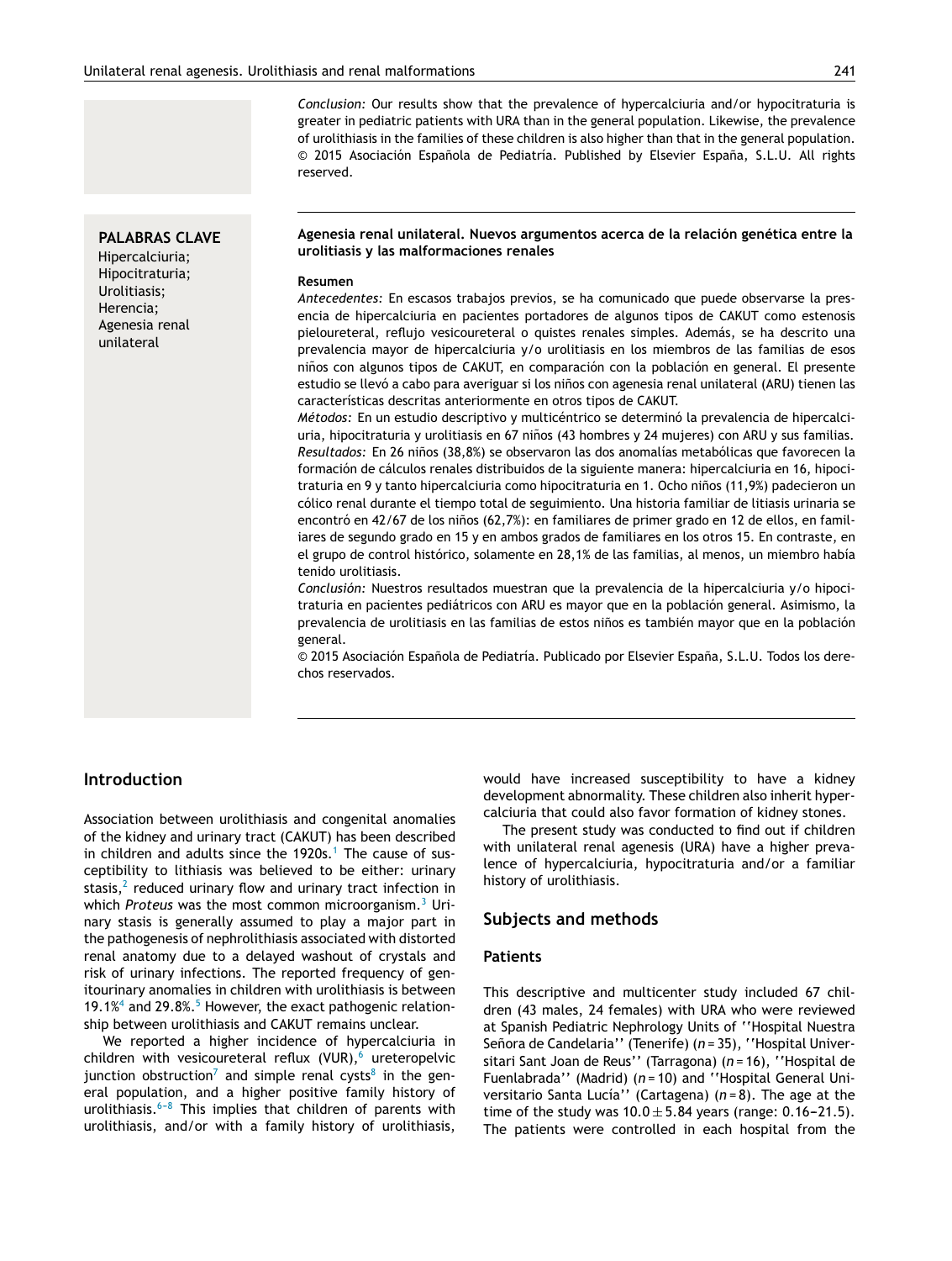postnatal ultrasound confirmation of the diagnosis of URA that had performed in utero, i.e. since the first weeks of life.

URA was located on the left side in 41 cases, and on the right side in 26. The diagnosis of URA was made by means of renal ultrasound and DMSA scan. URA was associated with vesicoureteral reflux in three patients. No other urinary tract malformations were found. None of them had nephrocalcinosis or renal dysplasia morphological signs. During follow-up, 27 children suffered from urinary tract infections. All patients were free of infection at the time of simple urine collection. None of the patients were diagnosed with chronic renal failure. None of the children showed elevated levels of plasma creatinine, hypertension, or signs of distal renal tubular acidosis. We asked parents and/or other relatives about family history of urolithiasis of the 67 children. There was no background of consanguinity in the family histories.

#### **Methods**

The urine collected corresponded to non-fasting samples in which calcium, citrate and creatinine were determined. In accordance with criteria set by the *Spanish Paediatric Nephrology Association*, hypercalciuria is diagnosed in children between 1 and 2 years of age when the calcium/creatinine ratio (UCa/UCr) from two individual, consecutive measures is greater than  $0.47$  mg/g.<sup>[9](#page-5-0)</sup> Based on the results of So et al., hypercalciuria in children between 2 and 4 years of age was diagnosed when UCa/UCr was greater than  $0.28$  mg/mg.<sup>[10](#page-5-0)</sup> In children older than 4 years of age, the diagnosis of hypercalciuria was made when the UCa/UCr was greater than  $0.20$  mg/mg,<sup>[11](#page-5-0)</sup> a value that corresponds to the 95th percentile of a sample made up of 100 healthy children, from a previous study conducted by one of our groups.[12](#page-5-0) Based on Stapleton and Kroovand's criteria, the hypocitraturia diagnosis criterion is a citrate/creatinine ratio less than 400 mg/g.<sup>[13](#page-5-0)</sup> In patients older than 14 years, the hypocitraturia diagnosis criterion is a citrate/creatinine ratio less than 250 mg/g.[14](#page-5-0)

The UCa/UCr ratio in non-fasting single spot urine was measured, in addition, to the parents of 29/68 of the patients without changing their diets. In these adults, hypercalciuria was diagnosed when UCa/UCr was higher than 0.2 mg/mg, according to the average value previously found in our adult population from previous study conducted by one of our groups (UCa/UCr =  $0.12 \pm 0.04$  mg/mg).<sup>[6](#page-5-0)</sup>

The results of urinary concentration test and urinary elimination of albumin were collected from the medical records. The normal values used as reference to the maxi-mum urine osmolality<sup>[15,16](#page-5-0)</sup> and the albumin/creatinine ratio<sup>[17](#page-5-0)</sup> have been previously published.

The frequency of family history of urolithiasis in parents and other relatives of our URA patients was compared with a historical control group conducted in one of the hospitals participating in the study.<sup>[18](#page-5-0)</sup>

#### **Analytical procedures and renal function tests**

In the laboratories of each of the hospitals participating in the study, urinary creatinine was determined by the creatininase method, calcium was measured by photometric assay, urinary citrate was assessed by the citrate lyase method and urinary albumin was measured by a nephelometric technique (Array).

Renal concentrating capacity was determined after administration of 20  $\mu$ g of desmopressin intranasal or  $0.12\,\text{mg}$  (120  $\mu$ g) of oral desmopressin lyophilisate (MELT) that dissolves immediately in the mouth. After emptying the bladder three urine samples were collected at 90 min intervals. The highest osmolality value obtained was taken as the test result.<sup>[15,16](#page-5-0)</sup> Urinary osmolality was determined by measuring the freezing point depression in an Osmostat Osmometer (Menarini).

#### **Statistical methods**

Kolmogorov-Smirnov test was used to study the distribution of the variables. When they fit a normal distribution, a notation of average value and standard deviation is used. The other quantitative variables were expressed in terms of median and interquartile ranges. Basic statistics were performed using SPSS statistical software (SPSS V 19.0, SPSS Inc., USA).

All of the procedures and protocols followed during this study meet the ethical, administrative, and data protection requirements imposed by the Paediatrics Departments of the hospitals participants, which are established in accordance with the law of Spain. All parents gave informed consent.

#### **Results**

Metabolic disorder was observed in 26 children: hypercalciuria in 16 children (11M, 5F), hypocitraturia in 9 cases (5M, 4F) and both hypercalciuria and hypocitraturia in one patient. Thereby we observed any risk of lithiasis in 38.8% of children with URA. Eight children (11.9%) suffered renal colic during follow-up (four with hypercalciuria and four with hypocitraturia).

[Table](#page-3-0) 1 shows the values of the studied parameters as well as the percentage of children with metabolic or functional anomalies.

The familial history of urolithiasis was found in 42/67 children (62.7%): 12 in the first-degree, 15 in the second degree and in 15 patients both in the first and second degree relatives.

Familial history of urolithiasis and the concomitant existence of hypercalciuria and/or hypocitraturia in patients with URA were observed in 19 families. In another 23 families only history of urolithiasis existed in children's relatives. In another 7 families the patients were carriers of metabolic anomalies potentially causing kidney stones. In 23 additional families, only history of urolithiasis existed in children's relatives. In 7 additional families the patients were carriers of metabolic anomalies potentially causing kidney stones. In summary, some sort of manifestation of hypercalciuria or urolithiasis occurred in 49 families (73.1%) of URA patients [\(Table](#page-3-0) 2).

## **Discussion**

We have previously reported a greater prevalence of hypercalciuria in pediatric patients with vesicoureteral reflux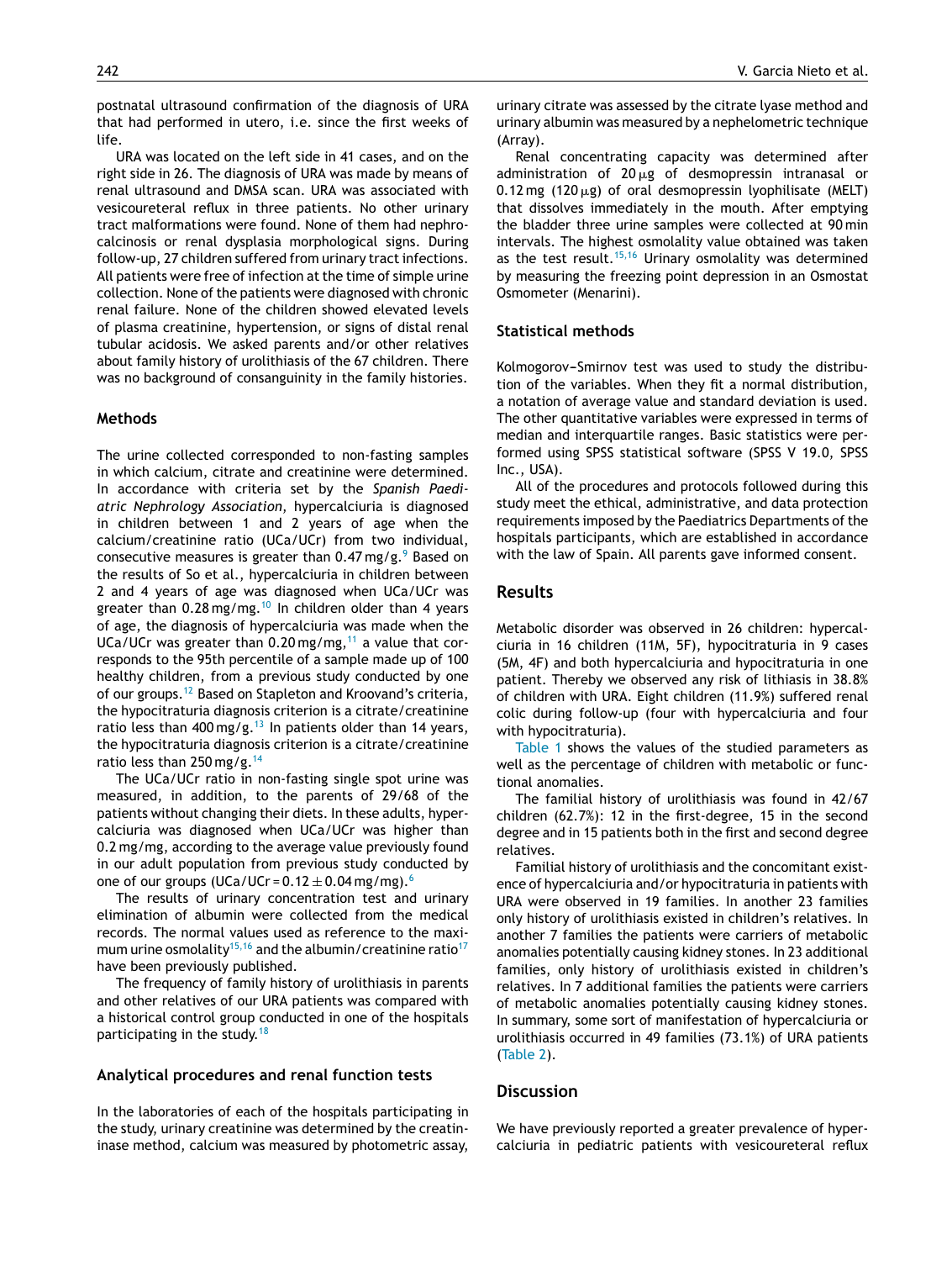<span id="page-3-0"></span>

| Table 1 |  |  |  |  |  |  | Metabolic and functional parameters. Abnormal results. |  |  |
|---------|--|--|--|--|--|--|--------------------------------------------------------|--|--|
|---------|--|--|--|--|--|--|--------------------------------------------------------|--|--|

|                                               | All the children  | Abnormal results                |
|-----------------------------------------------|-------------------|---------------------------------|
| Calcium/creatinine ratio (mg/mg)              | 0.12(0.16)        | $17/67$ $(25.4\%)$ <sup>a</sup> |
| Citrate/creatinine ratio $(mg/g)$             | $670.0 \pm 354.9$ | $10/56$ (17.8%) <sup>a</sup>    |
| Albumin/creatinine ratio $(\mu$ g/ $\mu$ mol) | 1.22(3.26)        | 12/42(28.6%)                    |
| Maximum urine osmolality (mOsm/kg)            | $941.5 \pm 142.1$ | 7/64(10.9%)                     |

a A patient had hypercalciuria and hypocitraturia.

**Table 2** Relationship between familial history of urolithiasis, hypercalciuria and/or hypocitraturia in the patients with URA.

|                                                                                                            |            | Familial history of urolithiasis <sup>a</sup> |     | Total |
|------------------------------------------------------------------------------------------------------------|------------|-----------------------------------------------|-----|-------|
|                                                                                                            |            | None                                          | Yes |       |
| Hypercalciuria and/or                                                                                      | Yes        |                                               | 19  | 26    |
|                                                                                                            | None<br>18 |                                               | 23  | 41    |
| Total                                                                                                      |            | 25                                            | 42  | 67    |
| hypocitraturia<br>$\mathbf{a}$ , and $\mathbf{c}$ , and $\mathbf{a}$ , and $\mathbf{a}$ , and $\mathbf{a}$ |            |                                               |     |       |

a In the first and/or second generations.

(VUR) than in the general population, and hypothesized that urolithiasis in patients with VUR should have a metabolic origin. We also reported that hypercalciuria was inherited as an autosomal dominant trait, although with a higher probability of inheritance from the mother.<sup>[6](#page-5-0)</sup>

Recently, Madani et al. confirmed that the frequency of hypercalciuria was higher in pediatric patients with VUR than in healthy children, although relatives were not studied.<sup>[19](#page-5-0)</sup>

The incidence of urolithiasis in patients with ureteropelvic junction obstruction (UPJO) is  $16-44.7\frac{20}{10}$  $16-44.7\frac{20}{10}$  $16-44.7\frac{20}{10}$  with a 70-fold increased risk for developing kidney stones. $^{21}$  $^{21}$  $^{21}$  In a previous survey, Husmann et al. reported that 76% of patients with UPJO and simultaneous non-struvite renal calculi presented an identifiable metabolic abnormality.<sup>[22](#page-5-0)</sup> Hypercalciuria has been the most frequently reported metabolic disturbance in patients with UPJO<sup>[21,22](#page-5-0)</sup> although others, such as hypocitraturia and hyperoxaluria, have also been found.<sup>[20](#page-5-0)</sup> No mention is made of the origin of hypercalciuria and the other metabolic disturbances causing calculi present in patients with UPJO.

We conducted a study to find out if children with UPJO have higher prevalence of hypercalciuria and whether their family members were affected by hypercalciuria and/or urolithiasis.[7](#page-5-0) Hypercalciuria was found in 17/27 children (63%), 15 of them (88%) had a familial history of urolithiasis. Concerning the 10 children without hypercalciuria, seven of them (70%) had a familial history of urolithiasis. Prevalence of both urolithiasis and hypercalciuria, was not influenced by gender. In summary, in concordance with previous data, $2^{1,22}$  our results show that the prevalence of hypercalciuria is greater in pediatric patients with UPJO than in the general population and seems to be of genetic origin.<sup>[7](#page-5-0)</sup>

Subsequently, we obtained results similar to those observed in the cases of VUR and UPJO in children diagnosed of simple renal cysts<sup>[11](#page-5-0)</sup> and, in neonatal renal pyelectasis.<sup>[18](#page-5-0)</sup> Therefore, these asymptomatic morphological anomalies **Table 3** Frequency of hypercalciuria in patients and urolithiasis in their relatives in the present report and in our reports carried out in children with four types of kidney development anomalies (Refs. [8\).](#page-5-0)

| Kidney<br>developmental<br>anomaly                                | Hypercalciuria<br>prevalence <sup>a</sup> | Prevalence of<br>urolithiasis in first<br>and second degree<br>relatives <sup>b</sup> |
|-------------------------------------------------------------------|-------------------------------------------|---------------------------------------------------------------------------------------|
| Vesicoureteral reflux<br>Ureteropelvic<br>junction<br>obstruction | 58.6%<br>63%                              | 41.3%<br>81.5%                                                                        |
| Simple renal cysts                                                | $50\%$                                    | 50%                                                                                   |
| Neonatal renal<br>pyelectasis                                     | $19.7%$ <sup>d</sup>                      | 62.8%                                                                                 |
| Unilateral renal<br>agenesis                                      | 25.4%                                     | 62.7%                                                                                 |

a Prevalence of hypercalciuria in healthy children in our island: 3.5% (*n* = 100).

b Prevalence of urolithiasis in first and second degree relatives in our island: 28.1% (*n* = 128).

<sup>c</sup> Adding the children with hypocitraturia, the prevalence of metabolic abnormalities causing of urolithiasis rises to 63.6%.

 $d$  Adding the children with hypocitraturia, the prevalence of metabolic abnormalities causing of urolithiasis rises to 30.3%.

<sup>e</sup> Adding the children with hypocitraturia, the prevalence of metabolic abnormalities causing of urolithiasis rises to 38.8%.

(renal cysts and, neonatal renal pyelectasis), while lacking clinical significance; behave as other malformations potentially more harmful in terms of its association with genetic urolithiasis (Table 3).

Unilateral renal agenesis accounts for 5% of CAKUT, and it is defined as congenital absence of renal parenchymal tissue and arises from an error in organogenesis. Multiple factors are thought to be implicated in the pathogenesis of renal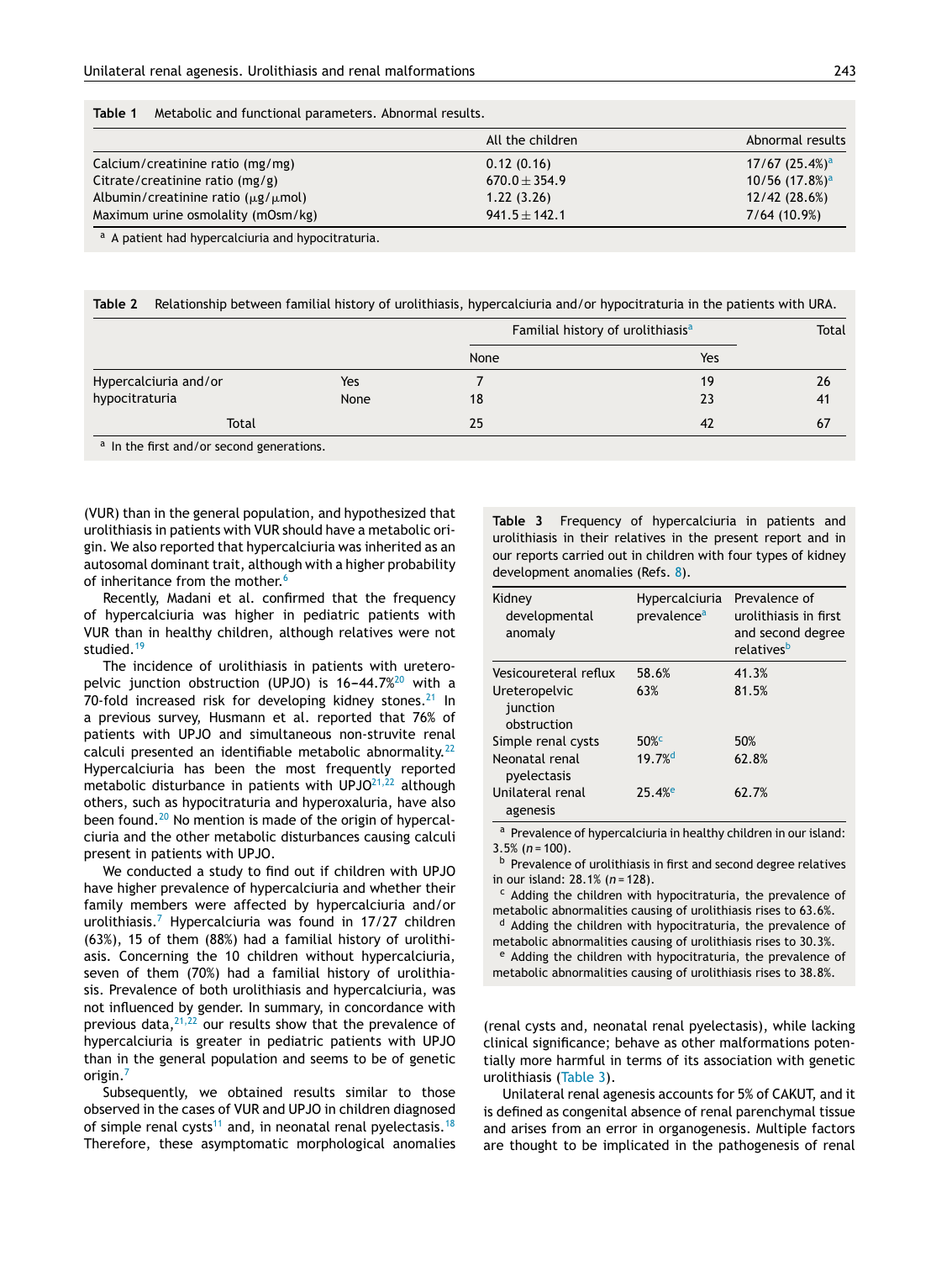agenesis including mutations in various genes important in renal development. $^{23}$  $^{23}$  $^{23}$  The majority of patients are asymptomatic, so it is usually diagnosed incidentally as a result of an antenatal ultrasound or as part of an evaluation for a urinary tract infection. Unilateral renal agenesis can be accompanied by other CAKUT (32%) and no renal anomalies. Vesicoureteral reflux is the most common finding (24% of patients).<sup>[24](#page-5-0)</sup>

As in other CAKUT anomalies, in URA patients the for-mation of kidney stones has been observed.<sup>[1,2,25](#page-5-0)</sup> To our knowledge this is the first study that has studied metabolic disturbances causing calculi in children diagnosed with URA.

In our patients, hypercalciuria frequency was 25.4%. We previously reported the prevalence of hypercalciuria in control children in Tenerife island  $(3.8\%)$ .<sup>[12](#page-5-0)</sup> In other countries the hypercalciuria prevalence is reported between  $0.6\%$ <sup>[26](#page-5-0)</sup> and 12.5%. $27$  Adding the patients with hypocitraturia, the frequency of metabolic abnormalities causing of urolithiasis in URA patients rises to 38.8%. We do not know of any hypocitraturia prevalence studies that have been performed in a control pediatric population.

The frequency of urolithiasis in first and second degree relatives of our patients (62.7%) was also higher than that which we have described in our community  $(28.1\%)$ .<sup>[18](#page-5-0)</sup> The authors are aware that the use of a historical series of prevalence of urolithiasis, although recent, is a limitation of our study. The prevalence of urolithiasis in the adult population is well studied in the medical literature, but we not know of any studies where first and second degree relatives are studied simultaneously.

It is also difficult to explain the reason why some patients were carriers of hypocitraturia and not of hypercalciuria. In our experience we have seen that in many children with idiopathic hypercalciuria urinary calcium excretion can normalize around adolescence and, at the same time, reduce the citraturia. Also, we have observed, in the families of some children with idiopathic hypercalciuria, parents with urolithiasis had hypocitraturia and, on the other hand, a normal urinary calcium excretion. It seems as if they were two sides of the same process. It has been described that idiopathic hypercalciuria may be associated with hypocitraturia in absence of  $dRTA<sup>28</sup>$  $dRTA<sup>28</sup>$  $dRTA<sup>28</sup>$  Longitudinal studies aimed at resolving this issue are required.

The renal malformation in which metabolic abnormalities has been most demonstrated to causes kidney stones is medullary sponge kidney (Lenarduzzi-Cacchi-Ricci disease). In this disorder, the most common abnormality is idiopathic hypercalciuria  $(88%)$ .<sup>[29](#page-5-0)</sup> In another study 65 of 97 patients (67%) had at least one stone risk factor as hypercalciuria, hypocitraturia, hyperuricosuria or hyperoxaluria.[30](#page-5-0) Recently, Fabris et al. studied the families of 50 patients with medullary sponge kidney. Twenty-seven probands (54%) had 59 first- and second-degree relatives of both gen-ders with medullary sponge kidney or urolithiasis.<sup>[31](#page-5-0)</sup> The authors concluded that their study provides strong evidence that familial clustering of medullary sponge kidney is common, and has an autosomal dominant inheritance, a reduced penetrance and variable expressivity. The question is whether those family members have a milder form of medullary sponge kidney in some cases or simply

kidney stones in the other, something similar to what we have described in relatives of children with other CAKUT malformations.<sup>[6,7](#page-5-0)</sup>

The type of inheritance described by Fabris et al. in the article previously mentioned<sup>[31](#page-5-0)</sup> is similar to that which we have communicated in our patients with  $VUR<sup>6</sup>$  $VUR<sup>6</sup>$  $VUR<sup>6</sup>$ and UPJO. $7$  In summary, and according to our hypothesis, medullary sponge kidney would not be a renal disease *sensu stricto*, but another renal malformation characterized by dilation of the collecting tubules which would share with other CAKUT anomalies (RVU, UPJO, simple renal cysts, URA) a higher prevalence of hypercalciuria and/or urolithiasis in the family members which is genetically transmitted to their descendants, carriers of one or several among many possibilities of CAKUT development anomalies. The hypothesis that medullary sponge kidney is a CAKUT malformation was suggested in two previous reports.<sup>[32,33](#page-5-0)</sup>

Finally, it is important to remember that idiopathic hypercalciuria has been described, also in another kidney malformation: the horseshoe kidney. $34$  It is also intriguing that in patients with an abnormality of glomerular development, the thin basement membrane nephropathy, has also been described with hypercalciuria, hyperuricosuria and nephrolithiasis. $35$  Even thin basement membrane nephropathy can be associated with simple renal cysts.[36](#page-5-0)

For many years in medical literature it could be read that the pathophysiologic mechanism of stone formation in children and adults with congenital urinary tract abnormalities were the urine stasis and infection. The mechanisms are necessarily more complex. We believe that the anomalies of the kidney development and genetic predisposition to produce kidney stones have a genetic connection that must be discovered in the next few years. In genetic hypercalciuric stone-forming rats an increase has been reported in the number of receptors for vitamin D (VDR) both in the intestine and bone. Favus et al. showed in humans that peripheral monocytes of patients with idiopathic hypercalciuria have an increase in the number of vitamin D receptors,  $37$  i.e. the same as the hypercalciuric rats. Therefore, an increase in the functional capacity of the complex calcitriol-VDR would be the most likely cause of idiopathic hypercalciuria.<sup>[38](#page-6-0)</sup>

Somehow vitamin D is involved in the kidney intrauterine development? In 2001, Wagner et al. showed that the *WT1* gene product transcriptionally activates *VDR* expression in human embryonic kidney cells.<sup>[39](#page-6-0)</sup> WT1 gene expression is critical for genitourinary development. Homozygous disruption of this gen in mice caused agenesis of the kidneys, likely as a result of a loss of metanephric blastemal cells. In humans, mutations in WT1 gene, as well as Denys-Drash syndrome, originates renal agenesis. In their paper, Wagner et al. sounded a role for the vitamin D endocrine system in the regulation of renal cell growth and differentiation during development since up regulation of VDR by the WT1 transcription factor may mediate apoptosis of renal embryonic cells in response to 1,25(OH)<sub>2</sub>D<sub>3</sub>.<sup>[39](#page-6-0)</sup> Is this Ariadne's thread that will help us to solve the labyrinth of the association between kidney stones and CAKUT anomalies?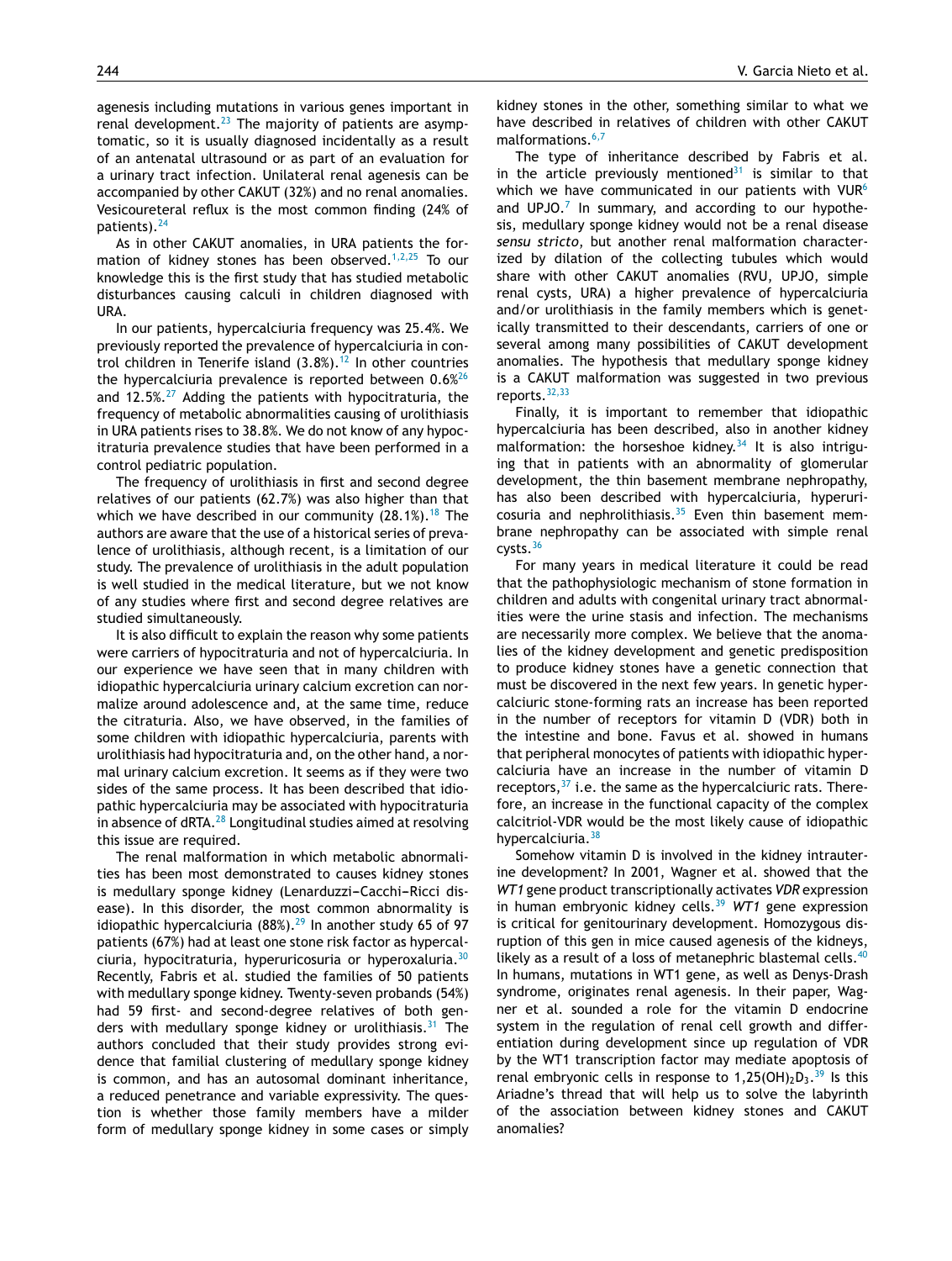## <span id="page-5-0"></span>**Conflict of interest**

The authors have no conflicts of interest to declare.

## **References**

- 1. [Ramchandani](http://refhub.elsevier.com/S2341-2879(15)00275-6/sbref0205) [P,](http://refhub.elsevier.com/S2341-2879(15)00275-6/sbref0205) [Pollack](http://refhub.elsevier.com/S2341-2879(15)00275-6/sbref0205) [HM.](http://refhub.elsevier.com/S2341-2879(15)00275-6/sbref0205) [Radiologic](http://refhub.elsevier.com/S2341-2879(15)00275-6/sbref0205) [evaluation](http://refhub.elsevier.com/S2341-2879(15)00275-6/sbref0205) [of](http://refhub.elsevier.com/S2341-2879(15)00275-6/sbref0205) [patients](http://refhub.elsevier.com/S2341-2879(15)00275-6/sbref0205) [with](http://refhub.elsevier.com/S2341-2879(15)00275-6/sbref0205) [urolithiasis.](http://refhub.elsevier.com/S2341-2879(15)00275-6/sbref0205) [In:](http://refhub.elsevier.com/S2341-2879(15)00275-6/sbref0205) [Coe](http://refhub.elsevier.com/S2341-2879(15)00275-6/sbref0205) [FL,](http://refhub.elsevier.com/S2341-2879(15)00275-6/sbref0205) [Favus](http://refhub.elsevier.com/S2341-2879(15)00275-6/sbref0205) [MJ,](http://refhub.elsevier.com/S2341-2879(15)00275-6/sbref0205) [Pak](http://refhub.elsevier.com/S2341-2879(15)00275-6/sbref0205) [CYC,](http://refhub.elsevier.com/S2341-2879(15)00275-6/sbref0205) [Parks](http://refhub.elsevier.com/S2341-2879(15)00275-6/sbref0205) [JH,](http://refhub.elsevier.com/S2341-2879(15)00275-6/sbref0205) [Preminger](http://refhub.elsevier.com/S2341-2879(15)00275-6/sbref0205) [GM,](http://refhub.elsevier.com/S2341-2879(15)00275-6/sbref0205) [editors.](http://refhub.elsevier.com/S2341-2879(15)00275-6/sbref0205) [Kidney](http://refhub.elsevier.com/S2341-2879(15)00275-6/sbref0205) [stones.](http://refhub.elsevier.com/S2341-2879(15)00275-6/sbref0205) [Medical](http://refhub.elsevier.com/S2341-2879(15)00275-6/sbref0205) [and](http://refhub.elsevier.com/S2341-2879(15)00275-6/sbref0205) [surgical](http://refhub.elsevier.com/S2341-2879(15)00275-6/sbref0205) [management.](http://refhub.elsevier.com/S2341-2879(15)00275-6/sbref0205) [Philadelphia:](http://refhub.elsevier.com/S2341-2879(15)00275-6/sbref0205) [Lippincott-Raven](http://refhub.elsevier.com/S2341-2879(15)00275-6/sbref0205) [Publishers;](http://refhub.elsevier.com/S2341-2879(15)00275-6/sbref0205) [1996.](http://refhub.elsevier.com/S2341-2879(15)00275-6/sbref0205) [p.](http://refhub.elsevier.com/S2341-2879(15)00275-6/sbref0205) [369](http://refhub.elsevier.com/S2341-2879(15)00275-6/sbref0205)-[435.](http://refhub.elsevier.com/S2341-2879(15)00275-6/sbref0205)
- 2. [Gambaro](http://refhub.elsevier.com/S2341-2879(15)00275-6/sbref0210) [G,](http://refhub.elsevier.com/S2341-2879(15)00275-6/sbref0210) [Fabris](http://refhub.elsevier.com/S2341-2879(15)00275-6/sbref0210) [A,](http://refhub.elsevier.com/S2341-2879(15)00275-6/sbref0210) [Puliatta](http://refhub.elsevier.com/S2341-2879(15)00275-6/sbref0210) [D,](http://refhub.elsevier.com/S2341-2879(15)00275-6/sbref0210) [Lupo](http://refhub.elsevier.com/S2341-2879(15)00275-6/sbref0210) [A.](http://refhub.elsevier.com/S2341-2879(15)00275-6/sbref0210) [Lithiasis](http://refhub.elsevier.com/S2341-2879(15)00275-6/sbref0210) [in](http://refhub.elsevier.com/S2341-2879(15)00275-6/sbref0210) [cystic](http://refhub.elsevier.com/S2341-2879(15)00275-6/sbref0210) [kid](http://refhub.elsevier.com/S2341-2879(15)00275-6/sbref0210)[ney](http://refhub.elsevier.com/S2341-2879(15)00275-6/sbref0210) [disease](http://refhub.elsevier.com/S2341-2879(15)00275-6/sbref0210) [and](http://refhub.elsevier.com/S2341-2879(15)00275-6/sbref0210) [malformations](http://refhub.elsevier.com/S2341-2879(15)00275-6/sbref0210) [of](http://refhub.elsevier.com/S2341-2879(15)00275-6/sbref0210) [the](http://refhub.elsevier.com/S2341-2879(15)00275-6/sbref0210) [urinary](http://refhub.elsevier.com/S2341-2879(15)00275-6/sbref0210) [tract.](http://refhub.elsevier.com/S2341-2879(15)00275-6/sbref0210) [Urol](http://refhub.elsevier.com/S2341-2879(15)00275-6/sbref0210) [Res.](http://refhub.elsevier.com/S2341-2879(15)00275-6/sbref0210) 2006:34:102[-7.](http://refhub.elsevier.com/S2341-2879(15)00275-6/sbref0210)
- 3. [Griffith](http://refhub.elsevier.com/S2341-2879(15)00275-6/sbref0215) [DP.](http://refhub.elsevier.com/S2341-2879(15)00275-6/sbref0215) [Infection-induced](http://refhub.elsevier.com/S2341-2879(15)00275-6/sbref0215) [renal](http://refhub.elsevier.com/S2341-2879(15)00275-6/sbref0215) [calculi.](http://refhub.elsevier.com/S2341-2879(15)00275-6/sbref0215) [Kidney](http://refhub.elsevier.com/S2341-2879(15)00275-6/sbref0215) [Int.](http://refhub.elsevier.com/S2341-2879(15)00275-6/sbref0215) [1982;21:422](http://refhub.elsevier.com/S2341-2879(15)00275-6/sbref0215)-[30.](http://refhub.elsevier.com/S2341-2879(15)00275-6/sbref0215)
- 4. [Noe](http://refhub.elsevier.com/S2341-2879(15)00275-6/sbref0220) [HN,](http://refhub.elsevier.com/S2341-2879(15)00275-6/sbref0220) [Stapleton](http://refhub.elsevier.com/S2341-2879(15)00275-6/sbref0220) [FB,](http://refhub.elsevier.com/S2341-2879(15)00275-6/sbref0220) [Kerkins](http://refhub.elsevier.com/S2341-2879(15)00275-6/sbref0220) [GR,](http://refhub.elsevier.com/S2341-2879(15)00275-6/sbref0220) [Roy](http://refhub.elsevier.com/S2341-2879(15)00275-6/sbref0220) [S](http://refhub.elsevier.com/S2341-2879(15)00275-6/sbref0220) [III.](http://refhub.elsevier.com/S2341-2879(15)00275-6/sbref0220) [Clinical](http://refhub.elsevier.com/S2341-2879(15)00275-6/sbref0220) [experience](http://refhub.elsevier.com/S2341-2879(15)00275-6/sbref0220) [with](http://refhub.elsevier.com/S2341-2879(15)00275-6/sbref0220) [pediatric](http://refhub.elsevier.com/S2341-2879(15)00275-6/sbref0220) [urolithiasis.](http://refhub.elsevier.com/S2341-2879(15)00275-6/sbref0220) [J](http://refhub.elsevier.com/S2341-2879(15)00275-6/sbref0220) [Urol.](http://refhub.elsevier.com/S2341-2879(15)00275-6/sbref0220) [1983;129:1166](http://refhub.elsevier.com/S2341-2879(15)00275-6/sbref0220)-[8.](http://refhub.elsevier.com/S2341-2879(15)00275-6/sbref0220)
- 5. [Milliner](http://refhub.elsevier.com/S2341-2879(15)00275-6/sbref0225) [DS,](http://refhub.elsevier.com/S2341-2879(15)00275-6/sbref0225) [Murphy](http://refhub.elsevier.com/S2341-2879(15)00275-6/sbref0225) [ME.](http://refhub.elsevier.com/S2341-2879(15)00275-6/sbref0225) [Urolithiasis](http://refhub.elsevier.com/S2341-2879(15)00275-6/sbref0225) [in](http://refhub.elsevier.com/S2341-2879(15)00275-6/sbref0225) [pediatric](http://refhub.elsevier.com/S2341-2879(15)00275-6/sbref0225) [patients.](http://refhub.elsevier.com/S2341-2879(15)00275-6/sbref0225) [Mayo](http://refhub.elsevier.com/S2341-2879(15)00275-6/sbref0225) [Clin](http://refhub.elsevier.com/S2341-2879(15)00275-6/sbref0225) [Proc.](http://refhub.elsevier.com/S2341-2879(15)00275-6/sbref0225) 1993;68:241-8.
- 6. [García-Nieto](http://refhub.elsevier.com/S2341-2879(15)00275-6/sbref0230) [V,](http://refhub.elsevier.com/S2341-2879(15)00275-6/sbref0230) [Siverio](http://refhub.elsevier.com/S2341-2879(15)00275-6/sbref0230) [B,](http://refhub.elsevier.com/S2341-2879(15)00275-6/sbref0230) [Monge](http://refhub.elsevier.com/S2341-2879(15)00275-6/sbref0230) [M,](http://refhub.elsevier.com/S2341-2879(15)00275-6/sbref0230) [Toledo](http://refhub.elsevier.com/S2341-2879(15)00275-6/sbref0230) [C,](http://refhub.elsevier.com/S2341-2879(15)00275-6/sbref0230) [Molini](http://refhub.elsevier.com/S2341-2879(15)00275-6/sbref0230) [N.](http://refhub.elsevier.com/S2341-2879(15)00275-6/sbref0230) [Uri](http://refhub.elsevier.com/S2341-2879(15)00275-6/sbref0230)[nary](http://refhub.elsevier.com/S2341-2879(15)00275-6/sbref0230) [calcium](http://refhub.elsevier.com/S2341-2879(15)00275-6/sbref0230) [excretion](http://refhub.elsevier.com/S2341-2879(15)00275-6/sbref0230) [in](http://refhub.elsevier.com/S2341-2879(15)00275-6/sbref0230) [children](http://refhub.elsevier.com/S2341-2879(15)00275-6/sbref0230) [with](http://refhub.elsevier.com/S2341-2879(15)00275-6/sbref0230) [vesicoureteral](http://refhub.elsevier.com/S2341-2879(15)00275-6/sbref0230) [reflux.](http://refhub.elsevier.com/S2341-2879(15)00275-6/sbref0230) [Nephrol](http://refhub.elsevier.com/S2341-2879(15)00275-6/sbref0230) [Dial](http://refhub.elsevier.com/S2341-2879(15)00275-6/sbref0230) [Transplant.](http://refhub.elsevier.com/S2341-2879(15)00275-6/sbref0230) 2003;18:507-11.
- 7. [Garcia-Nieto](http://refhub.elsevier.com/S2341-2879(15)00275-6/sbref0235) [V,](http://refhub.elsevier.com/S2341-2879(15)00275-6/sbref0235) [Navarro](http://refhub.elsevier.com/S2341-2879(15)00275-6/sbref0235) [JF,](http://refhub.elsevier.com/S2341-2879(15)00275-6/sbref0235) [Luis-Yanes](http://refhub.elsevier.com/S2341-2879(15)00275-6/sbref0235) [MI,](http://refhub.elsevier.com/S2341-2879(15)00275-6/sbref0235) [Lopez-Mendez](http://refhub.elsevier.com/S2341-2879(15)00275-6/sbref0235) [M,](http://refhub.elsevier.com/S2341-2879(15)00275-6/sbref0235) [Garcia-Rodriguez](http://refhub.elsevier.com/S2341-2879(15)00275-6/sbref0235) [V.](http://refhub.elsevier.com/S2341-2879(15)00275-6/sbref0235) [Hypercalciuria](http://refhub.elsevier.com/S2341-2879(15)00275-6/sbref0235) [in](http://refhub.elsevier.com/S2341-2879(15)00275-6/sbref0235) [pediatric](http://refhub.elsevier.com/S2341-2879(15)00275-6/sbref0235) [patients](http://refhub.elsevier.com/S2341-2879(15)00275-6/sbref0235) [with](http://refhub.elsevier.com/S2341-2879(15)00275-6/sbref0235) [ureteropelvic](http://refhub.elsevier.com/S2341-2879(15)00275-6/sbref0235) [junction](http://refhub.elsevier.com/S2341-2879(15)00275-6/sbref0235) [obstruction](http://refhub.elsevier.com/S2341-2879(15)00275-6/sbref0235) [is](http://refhub.elsevier.com/S2341-2879(15)00275-6/sbref0235) [of](http://refhub.elsevier.com/S2341-2879(15)00275-6/sbref0235) [genetic](http://refhub.elsevier.com/S2341-2879(15)00275-6/sbref0235) [origin.](http://refhub.elsevier.com/S2341-2879(15)00275-6/sbref0235) [Scand](http://refhub.elsevier.com/S2341-2879(15)00275-6/sbref0235) [J](http://refhub.elsevier.com/S2341-2879(15)00275-6/sbref0235) [Urol](http://refhub.elsevier.com/S2341-2879(15)00275-6/sbref0235) [Nephrol.](http://refhub.elsevier.com/S2341-2879(15)00275-6/sbref0235) 2007;41:144-8.
- 8. [Garcia-Nieto](http://refhub.elsevier.com/S2341-2879(15)00275-6/sbref0240) [V,](http://refhub.elsevier.com/S2341-2879(15)00275-6/sbref0240) [Dublan](http://refhub.elsevier.com/S2341-2879(15)00275-6/sbref0240) [Garcia](http://refhub.elsevier.com/S2341-2879(15)00275-6/sbref0240) [K,](http://refhub.elsevier.com/S2341-2879(15)00275-6/sbref0240) [Luis](http://refhub.elsevier.com/S2341-2879(15)00275-6/sbref0240) [Yanes](http://refhub.elsevier.com/S2341-2879(15)00275-6/sbref0240) [MI.](http://refhub.elsevier.com/S2341-2879(15)00275-6/sbref0240) [Are](http://refhub.elsevier.com/S2341-2879(15)00275-6/sbref0240) [simple](http://refhub.elsevier.com/S2341-2879(15)00275-6/sbref0240) [renal](http://refhub.elsevier.com/S2341-2879(15)00275-6/sbref0240) [cysts](http://refhub.elsevier.com/S2341-2879(15)00275-6/sbref0240) [another](http://refhub.elsevier.com/S2341-2879(15)00275-6/sbref0240) [manifestation](http://refhub.elsevier.com/S2341-2879(15)00275-6/sbref0240) [of](http://refhub.elsevier.com/S2341-2879(15)00275-6/sbref0240) [prelithiasis](http://refhub.elsevier.com/S2341-2879(15)00275-6/sbref0240) [in](http://refhub.elsevier.com/S2341-2879(15)00275-6/sbref0240) [infancy?](http://refhub.elsevier.com/S2341-2879(15)00275-6/sbref0240) [Nefrolo](http://refhub.elsevier.com/S2341-2879(15)00275-6/sbref0240)[gia.](http://refhub.elsevier.com/S2341-2879(15)00275-6/sbref0240) 2010;30:337-41.
- 9. [Ubalde](http://refhub.elsevier.com/S2341-2879(15)00275-6/sbref0245) [E,](http://refhub.elsevier.com/S2341-2879(15)00275-6/sbref0245) [García](http://refhub.elsevier.com/S2341-2879(15)00275-6/sbref0245) [de](http://refhub.elsevier.com/S2341-2879(15)00275-6/sbref0245) [Jalón](http://refhub.elsevier.com/S2341-2879(15)00275-6/sbref0245) [A,](http://refhub.elsevier.com/S2341-2879(15)00275-6/sbref0245) [Abad](http://refhub.elsevier.com/S2341-2879(15)00275-6/sbref0245) [A,](http://refhub.elsevier.com/S2341-2879(15)00275-6/sbref0245) [Loris](http://refhub.elsevier.com/S2341-2879(15)00275-6/sbref0245) [C.](http://refhub.elsevier.com/S2341-2879(15)00275-6/sbref0245) [Excreción](http://refhub.elsevier.com/S2341-2879(15)00275-6/sbref0245) [urinaria](http://refhub.elsevier.com/S2341-2879(15)00275-6/sbref0245) [de](http://refhub.elsevier.com/S2341-2879(15)00275-6/sbref0245) [calcio](http://refhub.elsevier.com/S2341-2879(15)00275-6/sbref0245) [en](http://refhub.elsevier.com/S2341-2879(15)00275-6/sbref0245) niños [sanos.](http://refhub.elsevier.com/S2341-2879(15)00275-6/sbref0245) [Estudio](http://refhub.elsevier.com/S2341-2879(15)00275-6/sbref0245) [colaborativo](http://refhub.elsevier.com/S2341-2879(15)00275-6/sbref0245) [multicéntrico.](http://refhub.elsevier.com/S2341-2879(15)00275-6/sbref0245) [Nefrología.](http://refhub.elsevier.com/S2341-2879(15)00275-6/sbref0245) 1988;8:224-30.
- 10. [So](http://refhub.elsevier.com/S2341-2879(15)00275-6/sbref0250) [NP,](http://refhub.elsevier.com/S2341-2879(15)00275-6/sbref0250) [Osorio](http://refhub.elsevier.com/S2341-2879(15)00275-6/sbref0250) [AV,](http://refhub.elsevier.com/S2341-2879(15)00275-6/sbref0250) [Simon](http://refhub.elsevier.com/S2341-2879(15)00275-6/sbref0250) [SD,](http://refhub.elsevier.com/S2341-2879(15)00275-6/sbref0250) [Alon](http://refhub.elsevier.com/S2341-2879(15)00275-6/sbref0250) [US.](http://refhub.elsevier.com/S2341-2879(15)00275-6/sbref0250) [Normal](http://refhub.elsevier.com/S2341-2879(15)00275-6/sbref0250) [urinary](http://refhub.elsevier.com/S2341-2879(15)00275-6/sbref0250) [cal](http://refhub.elsevier.com/S2341-2879(15)00275-6/sbref0250)[cium/creatinine](http://refhub.elsevier.com/S2341-2879(15)00275-6/sbref0250) [ratios](http://refhub.elsevier.com/S2341-2879(15)00275-6/sbref0250) [in](http://refhub.elsevier.com/S2341-2879(15)00275-6/sbref0250) [African-American](http://refhub.elsevier.com/S2341-2879(15)00275-6/sbref0250) [and](http://refhub.elsevier.com/S2341-2879(15)00275-6/sbref0250) [Caucasian](http://refhub.elsevier.com/S2341-2879(15)00275-6/sbref0250) [children.](http://refhub.elsevier.com/S2341-2879(15)00275-6/sbref0250) [Pediatr](http://refhub.elsevier.com/S2341-2879(15)00275-6/sbref0250) [Nephrol.](http://refhub.elsevier.com/S2341-2879(15)00275-6/sbref0250) 2001;16:133-9.
- 11. [Butani](http://refhub.elsevier.com/S2341-2879(15)00275-6/sbref0255) [L,](http://refhub.elsevier.com/S2341-2879(15)00275-6/sbref0255) [Kalia](http://refhub.elsevier.com/S2341-2879(15)00275-6/sbref0255) [A.](http://refhub.elsevier.com/S2341-2879(15)00275-6/sbref0255) [Idiopathic](http://refhub.elsevier.com/S2341-2879(15)00275-6/sbref0255) [hypercalciuria](http://refhub.elsevier.com/S2341-2879(15)00275-6/sbref0255) [in](http://refhub.elsevier.com/S2341-2879(15)00275-6/sbref0255) [children](http://refhub.elsevier.com/S2341-2879(15)00275-6/sbref0255) [how](http://refhub.elsevier.com/S2341-2879(15)00275-6/sbref0255) [valid](http://refhub.elsevier.com/S2341-2879(15)00275-6/sbref0255) [are](http://refhub.elsevier.com/S2341-2879(15)00275-6/sbref0255) [the](http://refhub.elsevier.com/S2341-2879(15)00275-6/sbref0255) [existing](http://refhub.elsevier.com/S2341-2879(15)00275-6/sbref0255) [diagnostic](http://refhub.elsevier.com/S2341-2879(15)00275-6/sbref0255) [criteria?](http://refhub.elsevier.com/S2341-2879(15)00275-6/sbref0255) [Pediatr](http://refhub.elsevier.com/S2341-2879(15)00275-6/sbref0255) [Nephrol.](http://refhub.elsevier.com/S2341-2879(15)00275-6/sbref0255) [2004;19:577](http://refhub.elsevier.com/S2341-2879(15)00275-6/sbref0255)[-82.](http://refhub.elsevier.com/S2341-2879(15)00275-6/sbref0255)
- 12. [Melián](http://refhub.elsevier.com/S2341-2879(15)00275-6/sbref0260) [JS,](http://refhub.elsevier.com/S2341-2879(15)00275-6/sbref0260) [García-Nieto](http://refhub.elsevier.com/S2341-2879(15)00275-6/sbref0260) [V,](http://refhub.elsevier.com/S2341-2879(15)00275-6/sbref0260) [Sosa](http://refhub.elsevier.com/S2341-2879(15)00275-6/sbref0260) [AM.](http://refhub.elsevier.com/S2341-2879(15)00275-6/sbref0260) [Herencia](http://refhub.elsevier.com/S2341-2879(15)00275-6/sbref0260) [y](http://refhub.elsevier.com/S2341-2879(15)00275-6/sbref0260) [prevalencia](http://refhub.elsevier.com/S2341-2879(15)00275-6/sbref0260) [de](http://refhub.elsevier.com/S2341-2879(15)00275-6/sbref0260) [hipercalciuria](http://refhub.elsevier.com/S2341-2879(15)00275-6/sbref0260) [en](http://refhub.elsevier.com/S2341-2879(15)00275-6/sbref0260) [la](http://refhub.elsevier.com/S2341-2879(15)00275-6/sbref0260) [población](http://refhub.elsevier.com/S2341-2879(15)00275-6/sbref0260) [infantil](http://refhub.elsevier.com/S2341-2879(15)00275-6/sbref0260) [de](http://refhub.elsevier.com/S2341-2879(15)00275-6/sbref0260) [la](http://refhub.elsevier.com/S2341-2879(15)00275-6/sbref0260) [isla](http://refhub.elsevier.com/S2341-2879(15)00275-6/sbref0260) [de](http://refhub.elsevier.com/S2341-2879(15)00275-6/sbref0260) [La](http://refhub.elsevier.com/S2341-2879(15)00275-6/sbref0260) [Gomera.](http://refhub.elsevier.com/S2341-2879(15)00275-6/sbref0260) [Nefrología.](http://refhub.elsevier.com/S2341-2879(15)00275-6/sbref0260) [2000;20:510](http://refhub.elsevier.com/S2341-2879(15)00275-6/sbref0260)-[6.](http://refhub.elsevier.com/S2341-2879(15)00275-6/sbref0260)
- 13. [Stapleton](http://refhub.elsevier.com/S2341-2879(15)00275-6/sbref0265) [FB,](http://refhub.elsevier.com/S2341-2879(15)00275-6/sbref0265) [Kroovand](http://refhub.elsevier.com/S2341-2879(15)00275-6/sbref0265) [RL.](http://refhub.elsevier.com/S2341-2879(15)00275-6/sbref0265) [Stones](http://refhub.elsevier.com/S2341-2879(15)00275-6/sbref0265) [in](http://refhub.elsevier.com/S2341-2879(15)00275-6/sbref0265) [childhood.](http://refhub.elsevier.com/S2341-2879(15)00275-6/sbref0265) [In:](http://refhub.elsevier.com/S2341-2879(15)00275-6/sbref0265) [Coe](http://refhub.elsevier.com/S2341-2879(15)00275-6/sbref0265) [FL,](http://refhub.elsevier.com/S2341-2879(15)00275-6/sbref0265) [Favus](http://refhub.elsevier.com/S2341-2879(15)00275-6/sbref0265) [MJ,](http://refhub.elsevier.com/S2341-2879(15)00275-6/sbref0265) [Pak](http://refhub.elsevier.com/S2341-2879(15)00275-6/sbref0265) [CYC,](http://refhub.elsevier.com/S2341-2879(15)00275-6/sbref0265) [Parks](http://refhub.elsevier.com/S2341-2879(15)00275-6/sbref0265) [JH,](http://refhub.elsevier.com/S2341-2879(15)00275-6/sbref0265) [Preminger](http://refhub.elsevier.com/S2341-2879(15)00275-6/sbref0265) [GM,](http://refhub.elsevier.com/S2341-2879(15)00275-6/sbref0265) [editors.](http://refhub.elsevier.com/S2341-2879(15)00275-6/sbref0265) [Kid](http://refhub.elsevier.com/S2341-2879(15)00275-6/sbref0265)[ney](http://refhub.elsevier.com/S2341-2879(15)00275-6/sbref0265) [stones.](http://refhub.elsevier.com/S2341-2879(15)00275-6/sbref0265) [Medical](http://refhub.elsevier.com/S2341-2879(15)00275-6/sbref0265) [and](http://refhub.elsevier.com/S2341-2879(15)00275-6/sbref0265) [surgical](http://refhub.elsevier.com/S2341-2879(15)00275-6/sbref0265) [management.](http://refhub.elsevier.com/S2341-2879(15)00275-6/sbref0265) [Philadelphia:](http://refhub.elsevier.com/S2341-2879(15)00275-6/sbref0265) [Lippincott-Raven](http://refhub.elsevier.com/S2341-2879(15)00275-6/sbref0265) [Publishers;](http://refhub.elsevier.com/S2341-2879(15)00275-6/sbref0265) [1996.](http://refhub.elsevier.com/S2341-2879(15)00275-6/sbref0265) [p.](http://refhub.elsevier.com/S2341-2879(15)00275-6/sbref0265) 1065-80.
- 14. [Santos](http://refhub.elsevier.com/S2341-2879(15)00275-6/sbref0270) [F,](http://refhub.elsevier.com/S2341-2879(15)00275-6/sbref0270) [García](http://refhub.elsevier.com/S2341-2879(15)00275-6/sbref0270) [Nieto](http://refhub.elsevier.com/S2341-2879(15)00275-6/sbref0270) [V.](http://refhub.elsevier.com/S2341-2879(15)00275-6/sbref0270) [Función](http://refhub.elsevier.com/S2341-2879(15)00275-6/sbref0270) [renal](http://refhub.elsevier.com/S2341-2879(15)00275-6/sbref0270) [basal.](http://refhub.elsevier.com/S2341-2879(15)00275-6/sbref0270) [In:](http://refhub.elsevier.com/S2341-2879(15)00275-6/sbref0270) [García](http://refhub.elsevier.com/S2341-2879(15)00275-6/sbref0270) [Nieto](http://refhub.elsevier.com/S2341-2879(15)00275-6/sbref0270) [V,](http://refhub.elsevier.com/S2341-2879(15)00275-6/sbref0270) [Santos](http://refhub.elsevier.com/S2341-2879(15)00275-6/sbref0270) [F,](http://refhub.elsevier.com/S2341-2879(15)00275-6/sbref0270) [Rodríguez](http://refhub.elsevier.com/S2341-2879(15)00275-6/sbref0270) [Iturbe](http://refhub.elsevier.com/S2341-2879(15)00275-6/sbref0270) [B,](http://refhub.elsevier.com/S2341-2879(15)00275-6/sbref0270) [editors.](http://refhub.elsevier.com/S2341-2879(15)00275-6/sbref0270) [Nefrología](http://refhub.elsevier.com/S2341-2879(15)00275-6/sbref0270) [Pediátrica.](http://refhub.elsevier.com/S2341-2879(15)00275-6/sbref0270) [2](http://refhub.elsevier.com/S2341-2879(15)00275-6/sbref0270)ª ed. M[a](http://refhub.elsevier.com/S2341-2879(15)00275-6/sbref0270)drid: [Aula](http://refhub.elsevier.com/S2341-2879(15)00275-6/sbref0270) [Médica;](http://refhub.elsevier.com/S2341-2879(15)00275-6/sbref0270) [2006.](http://refhub.elsevier.com/S2341-2879(15)00275-6/sbref0270) [p.](http://refhub.elsevier.com/S2341-2879(15)00275-6/sbref0270) 39-49.
- 15. [Monnens](http://refhub.elsevier.com/S2341-2879(15)00275-6/sbref0275) [L,](http://refhub.elsevier.com/S2341-2879(15)00275-6/sbref0275) [Smulders](http://refhub.elsevier.com/S2341-2879(15)00275-6/sbref0275) [Y,](http://refhub.elsevier.com/S2341-2879(15)00275-6/sbref0275) [Van](http://refhub.elsevier.com/S2341-2879(15)00275-6/sbref0275) [Lier](http://refhub.elsevier.com/S2341-2879(15)00275-6/sbref0275) [H,](http://refhub.elsevier.com/S2341-2879(15)00275-6/sbref0275) [De](http://refhub.elsevier.com/S2341-2879(15)00275-6/sbref0275) [Boo](http://refhub.elsevier.com/S2341-2879(15)00275-6/sbref0275) [T.](http://refhub.elsevier.com/S2341-2879(15)00275-6/sbref0275) [DDAVP](http://refhub.elsevier.com/S2341-2879(15)00275-6/sbref0275) [test](http://refhub.elsevier.com/S2341-2879(15)00275-6/sbref0275) [for](http://refhub.elsevier.com/S2341-2879(15)00275-6/sbref0275) [assessment](http://refhub.elsevier.com/S2341-2879(15)00275-6/sbref0275) [of](http://refhub.elsevier.com/S2341-2879(15)00275-6/sbref0275) [renal](http://refhub.elsevier.com/S2341-2879(15)00275-6/sbref0275) [concentrating](http://refhub.elsevier.com/S2341-2879(15)00275-6/sbref0275) [capacity](http://refhub.elsevier.com/S2341-2879(15)00275-6/sbref0275) [in](http://refhub.elsevier.com/S2341-2879(15)00275-6/sbref0275) [infants](http://refhub.elsevier.com/S2341-2879(15)00275-6/sbref0275) [and](http://refhub.elsevier.com/S2341-2879(15)00275-6/sbref0275) [chil](http://refhub.elsevier.com/S2341-2879(15)00275-6/sbref0275)[dren.](http://refhub.elsevier.com/S2341-2879(15)00275-6/sbref0275) [Nephron.](http://refhub.elsevier.com/S2341-2879(15)00275-6/sbref0275) 1981;29:151-4.
- 16. [García-Nieto](http://refhub.elsevier.com/S2341-2879(15)00275-6/sbref0280) [V,](http://refhub.elsevier.com/S2341-2879(15)00275-6/sbref0280) [González-Cerrato](http://refhub.elsevier.com/S2341-2879(15)00275-6/sbref0280) [S,](http://refhub.elsevier.com/S2341-2879(15)00275-6/sbref0280) [García-Rodríguez](http://refhub.elsevier.com/S2341-2879(15)00275-6/sbref0280) [VE,](http://refhub.elsevier.com/S2341-2879(15)00275-6/sbref0280) [Mesa-](http://refhub.elsevier.com/S2341-2879(15)00275-6/sbref0280)[Medina](http://refhub.elsevier.com/S2341-2879(15)00275-6/sbref0280) [O,](http://refhub.elsevier.com/S2341-2879(15)00275-6/sbref0280) [Hernández-González](http://refhub.elsevier.com/S2341-2879(15)00275-6/sbref0280) [MJ,](http://refhub.elsevier.com/S2341-2879(15)00275-6/sbref0280) [Monge-Zamorano](http://refhub.elsevier.com/S2341-2879(15)00275-6/sbref0280) [M,](http://refhub.elsevier.com/S2341-2879(15)00275-6/sbref0280) [et](http://refhub.elsevier.com/S2341-2879(15)00275-6/sbref0280) [al.](http://refhub.elsevier.com/S2341-2879(15)00275-6/sbref0280) [Should](http://refhub.elsevier.com/S2341-2879(15)00275-6/sbref0280) [a](http://refhub.elsevier.com/S2341-2879(15)00275-6/sbref0280) [cystography](http://refhub.elsevier.com/S2341-2879(15)00275-6/sbref0280) [be](http://refhub.elsevier.com/S2341-2879(15)00275-6/sbref0280) [performed](http://refhub.elsevier.com/S2341-2879(15)00275-6/sbref0280) [on](http://refhub.elsevier.com/S2341-2879(15)00275-6/sbref0280) [all](http://refhub.elsevier.com/S2341-2879(15)00275-6/sbref0280) [breastfeeding](http://refhub.elsevier.com/S2341-2879(15)00275-6/sbref0280) [infants](http://refhub.elsevier.com/S2341-2879(15)00275-6/sbref0280) [with](http://refhub.elsevier.com/S2341-2879(15)00275-6/sbref0280) [mild](http://refhub.elsevier.com/S2341-2879(15)00275-6/sbref0280) [to](http://refhub.elsevier.com/S2341-2879(15)00275-6/sbref0280) [moderate](http://refhub.elsevier.com/S2341-2879(15)00275-6/sbref0280) [dilatation](http://refhub.elsevier.com/S2341-2879(15)00275-6/sbref0280) [of](http://refhub.elsevier.com/S2341-2879(15)00275-6/sbref0280) [the](http://refhub.elsevier.com/S2341-2879(15)00275-6/sbref0280) [urinary](http://refhub.elsevier.com/S2341-2879(15)00275-6/sbref0280) [tract?](http://refhub.elsevier.com/S2341-2879(15)00275-6/sbref0280) [Renal](http://refhub.elsevier.com/S2341-2879(15)00275-6/sbref0280) [function](http://refhub.elsevier.com/S2341-2879(15)00275-6/sbref0280) [tests](http://refhub.elsevier.com/S2341-2879(15)00275-6/sbref0280) [can](http://refhub.elsevier.com/S2341-2879(15)00275-6/sbref0280) [help](http://refhub.elsevier.com/S2341-2879(15)00275-6/sbref0280) [to](http://refhub.elsevier.com/S2341-2879(15)00275-6/sbref0280) [answer](http://refhub.elsevier.com/S2341-2879(15)00275-6/sbref0280) [this](http://refhub.elsevier.com/S2341-2879(15)00275-6/sbref0280) [question.](http://refhub.elsevier.com/S2341-2879(15)00275-6/sbref0280) [Nefrologia.](http://refhub.elsevier.com/S2341-2879(15)00275-6/sbref0280) 2011;31:192-8.
- 17. [Yap](http://refhub.elsevier.com/S2341-2879(15)00275-6/sbref0285) [C,](http://refhub.elsevier.com/S2341-2879(15)00275-6/sbref0285) [Yap](http://refhub.elsevier.com/S2341-2879(15)00275-6/sbref0285) [HK,](http://refhub.elsevier.com/S2341-2879(15)00275-6/sbref0285) [Chio](http://refhub.elsevier.com/S2341-2879(15)00275-6/sbref0285) [LF.](http://refhub.elsevier.com/S2341-2879(15)00275-6/sbref0285) [Urine](http://refhub.elsevier.com/S2341-2879(15)00275-6/sbref0285) [microalbumin/creatinine](http://refhub.elsevier.com/S2341-2879(15)00275-6/sbref0285) [ratios](http://refhub.elsevier.com/S2341-2879(15)00275-6/sbref0285) [in](http://refhub.elsevier.com/S2341-2879(15)00275-6/sbref0285) [Singapore](http://refhub.elsevier.com/S2341-2879(15)00275-6/sbref0285) [children.](http://refhub.elsevier.com/S2341-2879(15)00275-6/sbref0285) [Singap](http://refhub.elsevier.com/S2341-2879(15)00275-6/sbref0285) [Paediatr](http://refhub.elsevier.com/S2341-2879(15)00275-6/sbref0285) [Soc.](http://refhub.elsevier.com/S2341-2879(15)00275-6/sbref0285) [1991;33:](http://refhub.elsevier.com/S2341-2879(15)00275-6/sbref0285)  $101 - 6$ .
- 18. [García-Nieto](http://refhub.elsevier.com/S2341-2879(15)00275-6/sbref0290) [VM,](http://refhub.elsevier.com/S2341-2879(15)00275-6/sbref0290) [Hernández-González](http://refhub.elsevier.com/S2341-2879(15)00275-6/sbref0290) [MJ,](http://refhub.elsevier.com/S2341-2879(15)00275-6/sbref0290) [Luis-](http://refhub.elsevier.com/S2341-2879(15)00275-6/sbref0290) [Yanes](http://refhub.elsevier.com/S2341-2879(15)00275-6/sbref0290) [MI,](http://refhub.elsevier.com/S2341-2879(15)00275-6/sbref0290) [García-Rodríguez](http://refhub.elsevier.com/S2341-2879(15)00275-6/sbref0290) [VE,](http://refhub.elsevier.com/S2341-2879(15)00275-6/sbref0290) [Armas-Rodríguez](http://refhub.elsevier.com/S2341-2879(15)00275-6/sbref0290) [A,](http://refhub.elsevier.com/S2341-2879(15)00275-6/sbref0290) [Abreu-Yanes](http://refhub.elsevier.com/S2341-2879(15)00275-6/sbref0290) [I.](http://refhub.elsevier.com/S2341-2879(15)00275-6/sbref0290) [Does](http://refhub.elsevier.com/S2341-2879(15)00275-6/sbref0290) [neonatal](http://refhub.elsevier.com/S2341-2879(15)00275-6/sbref0290) [renal](http://refhub.elsevier.com/S2341-2879(15)00275-6/sbref0290) [ectasia](http://refhub.elsevier.com/S2341-2879(15)00275-6/sbref0290) [is](http://refhub.elsevier.com/S2341-2879(15)00275-6/sbref0290) [a](http://refhub.elsevier.com/S2341-2879(15)00275-6/sbref0290) [sign](http://refhub.elsevier.com/S2341-2879(15)00275-6/sbref0290) [of](http://refhub.elsevier.com/S2341-2879(15)00275-6/sbref0290) [genetic](http://refhub.elsevier.com/S2341-2879(15)00275-6/sbref0290) [predisposition](http://refhub.elsevier.com/S2341-2879(15)00275-6/sbref0290) [to](http://refhub.elsevier.com/S2341-2879(15)00275-6/sbref0290) [suffer](http://refhub.elsevier.com/S2341-2879(15)00275-6/sbref0290) [from](http://refhub.elsevier.com/S2341-2879(15)00275-6/sbref0290) [kidney](http://refhub.elsevier.com/S2341-2879(15)00275-6/sbref0290) [stone](http://refhub.elsevier.com/S2341-2879(15)00275-6/sbref0290) [in](http://refhub.elsevier.com/S2341-2879(15)00275-6/sbref0290) [adults?](http://refhub.elsevier.com/S2341-2879(15)00275-6/sbref0290) [Pediatr](http://refhub.elsevier.com/S2341-2879(15)00275-6/sbref0290) [Nephrol.](http://refhub.elsevier.com/S2341-2879(15)00275-6/sbref0290) [2009;24:](http://refhub.elsevier.com/S2341-2879(15)00275-6/sbref0290) [1852.](http://refhub.elsevier.com/S2341-2879(15)00275-6/sbref0290)
- 19. [Madani](http://refhub.elsevier.com/S2341-2879(15)00275-6/sbref0295) [A,](http://refhub.elsevier.com/S2341-2879(15)00275-6/sbref0295) [Kermani](http://refhub.elsevier.com/S2341-2879(15)00275-6/sbref0295) [N,](http://refhub.elsevier.com/S2341-2879(15)00275-6/sbref0295) [Ataei](http://refhub.elsevier.com/S2341-2879(15)00275-6/sbref0295) [N,](http://refhub.elsevier.com/S2341-2879(15)00275-6/sbref0295) [Esfahani](http://refhub.elsevier.com/S2341-2879(15)00275-6/sbref0295) [ST,](http://refhub.elsevier.com/S2341-2879(15)00275-6/sbref0295) [Hajizadeh](http://refhub.elsevier.com/S2341-2879(15)00275-6/sbref0295) [N,](http://refhub.elsevier.com/S2341-2879(15)00275-6/sbref0295) [Khazaeipour](http://refhub.elsevier.com/S2341-2879(15)00275-6/sbref0295) [Z,](http://refhub.elsevier.com/S2341-2879(15)00275-6/sbref0295) [et](http://refhub.elsevier.com/S2341-2879(15)00275-6/sbref0295) [al.](http://refhub.elsevier.com/S2341-2879(15)00275-6/sbref0295) [Urinary](http://refhub.elsevier.com/S2341-2879(15)00275-6/sbref0295) [calcium](http://refhub.elsevier.com/S2341-2879(15)00275-6/sbref0295) [and](http://refhub.elsevier.com/S2341-2879(15)00275-6/sbref0295) [uric](http://refhub.elsevier.com/S2341-2879(15)00275-6/sbref0295) [acid](http://refhub.elsevier.com/S2341-2879(15)00275-6/sbref0295) [excre](http://refhub.elsevier.com/S2341-2879(15)00275-6/sbref0295)[tion](http://refhub.elsevier.com/S2341-2879(15)00275-6/sbref0295) [in](http://refhub.elsevier.com/S2341-2879(15)00275-6/sbref0295) [children](http://refhub.elsevier.com/S2341-2879(15)00275-6/sbref0295) [with](http://refhub.elsevier.com/S2341-2879(15)00275-6/sbref0295) [vesicoureteral](http://refhub.elsevier.com/S2341-2879(15)00275-6/sbref0295) [reflux.](http://refhub.elsevier.com/S2341-2879(15)00275-6/sbref0295) [Pediatr](http://refhub.elsevier.com/S2341-2879(15)00275-6/sbref0295) [Nephrol.](http://refhub.elsevier.com/S2341-2879(15)00275-6/sbref0295) 2012:27:95-9.
- 20. [Matin](http://refhub.elsevier.com/S2341-2879(15)00275-6/sbref0300) [SF,](http://refhub.elsevier.com/S2341-2879(15)00275-6/sbref0300) [Streem](http://refhub.elsevier.com/S2341-2879(15)00275-6/sbref0300) [SB.](http://refhub.elsevier.com/S2341-2879(15)00275-6/sbref0300) [Metabolic](http://refhub.elsevier.com/S2341-2879(15)00275-6/sbref0300) [risk](http://refhub.elsevier.com/S2341-2879(15)00275-6/sbref0300) [factors](http://refhub.elsevier.com/S2341-2879(15)00275-6/sbref0300) [in](http://refhub.elsevier.com/S2341-2879(15)00275-6/sbref0300) [patients](http://refhub.elsevier.com/S2341-2879(15)00275-6/sbref0300) [with](http://refhub.elsevier.com/S2341-2879(15)00275-6/sbref0300) [ureteropelvic](http://refhub.elsevier.com/S2341-2879(15)00275-6/sbref0300) [junction](http://refhub.elsevier.com/S2341-2879(15)00275-6/sbref0300) [obstruction](http://refhub.elsevier.com/S2341-2879(15)00275-6/sbref0300) [and](http://refhub.elsevier.com/S2341-2879(15)00275-6/sbref0300) [renal](http://refhub.elsevier.com/S2341-2879(15)00275-6/sbref0300) [calculi.](http://refhub.elsevier.com/S2341-2879(15)00275-6/sbref0300) [J](http://refhub.elsevier.com/S2341-2879(15)00275-6/sbref0300) [Urol.](http://refhub.elsevier.com/S2341-2879(15)00275-6/sbref0300) 2000;163:1676-8.
- 21. [Husmann](http://refhub.elsevier.com/S2341-2879(15)00275-6/sbref0305) [DA,](http://refhub.elsevier.com/S2341-2879(15)00275-6/sbref0305) [Milliner](http://refhub.elsevier.com/S2341-2879(15)00275-6/sbref0305) [DS,](http://refhub.elsevier.com/S2341-2879(15)00275-6/sbref0305) [Segura](http://refhub.elsevier.com/S2341-2879(15)00275-6/sbref0305) [JW.](http://refhub.elsevier.com/S2341-2879(15)00275-6/sbref0305) [Ureteropelvic](http://refhub.elsevier.com/S2341-2879(15)00275-6/sbref0305) [junction](http://refhub.elsevier.com/S2341-2879(15)00275-6/sbref0305) [obstruction](http://refhub.elsevier.com/S2341-2879(15)00275-6/sbref0305) [with](http://refhub.elsevier.com/S2341-2879(15)00275-6/sbref0305) [concurrent](http://refhub.elsevier.com/S2341-2879(15)00275-6/sbref0305) [renal](http://refhub.elsevier.com/S2341-2879(15)00275-6/sbref0305) [pelvic](http://refhub.elsevier.com/S2341-2879(15)00275-6/sbref0305) [calculi](http://refhub.elsevier.com/S2341-2879(15)00275-6/sbref0305) [in](http://refhub.elsevier.com/S2341-2879(15)00275-6/sbref0305) [the](http://refhub.elsevier.com/S2341-2879(15)00275-6/sbref0305) [pediatric](http://refhub.elsevier.com/S2341-2879(15)00275-6/sbref0305) [patient:](http://refhub.elsevier.com/S2341-2879(15)00275-6/sbref0305) [a](http://refhub.elsevier.com/S2341-2879(15)00275-6/sbref0305) [long-term](http://refhub.elsevier.com/S2341-2879(15)00275-6/sbref0305) [followup.](http://refhub.elsevier.com/S2341-2879(15)00275-6/sbref0305) [J](http://refhub.elsevier.com/S2341-2879(15)00275-6/sbref0305) [Urol.](http://refhub.elsevier.com/S2341-2879(15)00275-6/sbref0305) 1996;156:741-3.
- 22. [Husmann](http://refhub.elsevier.com/S2341-2879(15)00275-6/sbref0310) [DA,](http://refhub.elsevier.com/S2341-2879(15)00275-6/sbref0310) [Milliner](http://refhub.elsevier.com/S2341-2879(15)00275-6/sbref0310) [DS,](http://refhub.elsevier.com/S2341-2879(15)00275-6/sbref0310) [Segura](http://refhub.elsevier.com/S2341-2879(15)00275-6/sbref0310) [JW.](http://refhub.elsevier.com/S2341-2879(15)00275-6/sbref0310) [Ureteropelvic](http://refhub.elsevier.com/S2341-2879(15)00275-6/sbref0310) [junction](http://refhub.elsevier.com/S2341-2879(15)00275-6/sbref0310) [obstruction](http://refhub.elsevier.com/S2341-2879(15)00275-6/sbref0310) [with](http://refhub.elsevier.com/S2341-2879(15)00275-6/sbref0310) [a](http://refhub.elsevier.com/S2341-2879(15)00275-6/sbref0310) [simultaneous](http://refhub.elsevier.com/S2341-2879(15)00275-6/sbref0310) [renal](http://refhub.elsevier.com/S2341-2879(15)00275-6/sbref0310) [calculus:](http://refhub.elsevier.com/S2341-2879(15)00275-6/sbref0310) [long-term](http://refhub.elsevier.com/S2341-2879(15)00275-6/sbref0310) [fol](http://refhub.elsevier.com/S2341-2879(15)00275-6/sbref0310)[lowup.](http://refhub.elsevier.com/S2341-2879(15)00275-6/sbref0310) [J](http://refhub.elsevier.com/S2341-2879(15)00275-6/sbref0310) [Urol.](http://refhub.elsevier.com/S2341-2879(15)00275-6/sbref0310) [1995;153:1399](http://refhub.elsevier.com/S2341-2879(15)00275-6/sbref0310)-[402.](http://refhub.elsevier.com/S2341-2879(15)00275-6/sbref0310)
- 23. [Saisawat](http://refhub.elsevier.com/S2341-2879(15)00275-6/sbref0315) [P,](http://refhub.elsevier.com/S2341-2879(15)00275-6/sbref0315) [Tasic](http://refhub.elsevier.com/S2341-2879(15)00275-6/sbref0315) [V,](http://refhub.elsevier.com/S2341-2879(15)00275-6/sbref0315) [Vega-Warner](http://refhub.elsevier.com/S2341-2879(15)00275-6/sbref0315) [V,](http://refhub.elsevier.com/S2341-2879(15)00275-6/sbref0315) [Kehinde](http://refhub.elsevier.com/S2341-2879(15)00275-6/sbref0315) [EO,](http://refhub.elsevier.com/S2341-2879(15)00275-6/sbref0315) [Günther](http://refhub.elsevier.com/S2341-2879(15)00275-6/sbref0315) [B,](http://refhub.elsevier.com/S2341-2879(15)00275-6/sbref0315) [Airik](http://refhub.elsevier.com/S2341-2879(15)00275-6/sbref0315) [R,](http://refhub.elsevier.com/S2341-2879(15)00275-6/sbref0315) [et](http://refhub.elsevier.com/S2341-2879(15)00275-6/sbref0315) [al.](http://refhub.elsevier.com/S2341-2879(15)00275-6/sbref0315) [Identification](http://refhub.elsevier.com/S2341-2879(15)00275-6/sbref0315) [of](http://refhub.elsevier.com/S2341-2879(15)00275-6/sbref0315) [two](http://refhub.elsevier.com/S2341-2879(15)00275-6/sbref0315) [novel](http://refhub.elsevier.com/S2341-2879(15)00275-6/sbref0315) [CAKUT-causing](http://refhub.elsevier.com/S2341-2879(15)00275-6/sbref0315) [genes](http://refhub.elsevier.com/S2341-2879(15)00275-6/sbref0315) [by](http://refhub.elsevier.com/S2341-2879(15)00275-6/sbref0315) [massively](http://refhub.elsevier.com/S2341-2879(15)00275-6/sbref0315) [parallel](http://refhub.elsevier.com/S2341-2879(15)00275-6/sbref0315) [exon](http://refhub.elsevier.com/S2341-2879(15)00275-6/sbref0315) [resequencing](http://refhub.elsevier.com/S2341-2879(15)00275-6/sbref0315) [of](http://refhub.elsevier.com/S2341-2879(15)00275-6/sbref0315) [candidate](http://refhub.elsevier.com/S2341-2879(15)00275-6/sbref0315) [genes](http://refhub.elsevier.com/S2341-2879(15)00275-6/sbref0315) [in](http://refhub.elsevier.com/S2341-2879(15)00275-6/sbref0315) [patients](http://refhub.elsevier.com/S2341-2879(15)00275-6/sbref0315) [with](http://refhub.elsevier.com/S2341-2879(15)00275-6/sbref0315) [unilateral](http://refhub.elsevier.com/S2341-2879(15)00275-6/sbref0315) [renal](http://refhub.elsevier.com/S2341-2879(15)00275-6/sbref0315) [agenesis.](http://refhub.elsevier.com/S2341-2879(15)00275-6/sbref0315) [Kidney](http://refhub.elsevier.com/S2341-2879(15)00275-6/sbref0315) [Int.](http://refhub.elsevier.com/S2341-2879(15)00275-6/sbref0315) [2012;81:196](http://refhub.elsevier.com/S2341-2879(15)00275-6/sbref0315)[-200.](http://refhub.elsevier.com/S2341-2879(15)00275-6/sbref0315)
- 24. [Westland](http://refhub.elsevier.com/S2341-2879(15)00275-6/sbref0320) [R,](http://refhub.elsevier.com/S2341-2879(15)00275-6/sbref0320) [Schreuder](http://refhub.elsevier.com/S2341-2879(15)00275-6/sbref0320) [MF,](http://refhub.elsevier.com/S2341-2879(15)00275-6/sbref0320) [Ket](http://refhub.elsevier.com/S2341-2879(15)00275-6/sbref0320) [JC,](http://refhub.elsevier.com/S2341-2879(15)00275-6/sbref0320) [van](http://refhub.elsevier.com/S2341-2879(15)00275-6/sbref0320) [Wijk](http://refhub.elsevier.com/S2341-2879(15)00275-6/sbref0320) [JA.](http://refhub.elsevier.com/S2341-2879(15)00275-6/sbref0320) [Unilateral](http://refhub.elsevier.com/S2341-2879(15)00275-6/sbref0320) [renal](http://refhub.elsevier.com/S2341-2879(15)00275-6/sbref0320) [agenesis:](http://refhub.elsevier.com/S2341-2879(15)00275-6/sbref0320) [a](http://refhub.elsevier.com/S2341-2879(15)00275-6/sbref0320) [systematic](http://refhub.elsevier.com/S2341-2879(15)00275-6/sbref0320) [review](http://refhub.elsevier.com/S2341-2879(15)00275-6/sbref0320) [on](http://refhub.elsevier.com/S2341-2879(15)00275-6/sbref0320) [associated](http://refhub.elsevier.com/S2341-2879(15)00275-6/sbref0320) [anomalies](http://refhub.elsevier.com/S2341-2879(15)00275-6/sbref0320) [and](http://refhub.elsevier.com/S2341-2879(15)00275-6/sbref0320) [renal](http://refhub.elsevier.com/S2341-2879(15)00275-6/sbref0320) [injury.](http://refhub.elsevier.com/S2341-2879(15)00275-6/sbref0320) [Nephrol](http://refhub.elsevier.com/S2341-2879(15)00275-6/sbref0320) [Dial](http://refhub.elsevier.com/S2341-2879(15)00275-6/sbref0320) [Transplant.](http://refhub.elsevier.com/S2341-2879(15)00275-6/sbref0320) 2013;28:1844-55.
- 25. [Kwon](http://refhub.elsevier.com/S2341-2879(15)00275-6/sbref0325) [JH,](http://refhub.elsevier.com/S2341-2879(15)00275-6/sbref0325) [Hwang](http://refhub.elsevier.com/S2341-2879(15)00275-6/sbref0325) [EM,](http://refhub.elsevier.com/S2341-2879(15)00275-6/sbref0325) [Choi](http://refhub.elsevier.com/S2341-2879(15)00275-6/sbref0325) [BS,](http://refhub.elsevier.com/S2341-2879(15)00275-6/sbref0325) [Kim](http://refhub.elsevier.com/S2341-2879(15)00275-6/sbref0325) [YS,](http://refhub.elsevier.com/S2341-2879(15)00275-6/sbref0325) [Bang](http://refhub.elsevier.com/S2341-2879(15)00275-6/sbref0325) [BK,](http://refhub.elsevier.com/S2341-2879(15)00275-6/sbref0325) [Yang](http://refhub.elsevier.com/S2341-2879(15)00275-6/sbref0325) [CW.](http://refhub.elsevier.com/S2341-2879(15)00275-6/sbref0325) [Development](http://refhub.elsevier.com/S2341-2879(15)00275-6/sbref0325) [of](http://refhub.elsevier.com/S2341-2879(15)00275-6/sbref0325) [anuria](http://refhub.elsevier.com/S2341-2879(15)00275-6/sbref0325) [after](http://refhub.elsevier.com/S2341-2879(15)00275-6/sbref0325) [appendectomy](http://refhub.elsevier.com/S2341-2879(15)00275-6/sbref0325) [in](http://refhub.elsevier.com/S2341-2879(15)00275-6/sbref0325) [a](http://refhub.elsevier.com/S2341-2879(15)00275-6/sbref0325) [patient](http://refhub.elsevier.com/S2341-2879(15)00275-6/sbref0325) [with](http://refhub.elsevier.com/S2341-2879(15)00275-6/sbref0325) [a](http://refhub.elsevier.com/S2341-2879(15)00275-6/sbref0325) [distal](http://refhub.elsevier.com/S2341-2879(15)00275-6/sbref0325) [ureteral](http://refhub.elsevier.com/S2341-2879(15)00275-6/sbref0325) [stone](http://refhub.elsevier.com/S2341-2879(15)00275-6/sbref0325) [in](http://refhub.elsevier.com/S2341-2879(15)00275-6/sbref0325) [a](http://refhub.elsevier.com/S2341-2879(15)00275-6/sbref0325) [single](http://refhub.elsevier.com/S2341-2879(15)00275-6/sbref0325) [kidney.](http://refhub.elsevier.com/S2341-2879(15)00275-6/sbref0325) [Yonsei](http://refhub.elsevier.com/S2341-2879(15)00275-6/sbref0325) [Med](http://refhub.elsevier.com/S2341-2879(15)00275-6/sbref0325) [J.](http://refhub.elsevier.com/S2341-2879(15)00275-6/sbref0325) [2007;48:](http://refhub.elsevier.com/S2341-2879(15)00275-6/sbref0325)  $139 - 41$ .
- 26. [Kaneko](http://refhub.elsevier.com/S2341-2879(15)00275-6/sbref0330) [K,](http://refhub.elsevier.com/S2341-2879(15)00275-6/sbref0330) [Tsuchiya](http://refhub.elsevier.com/S2341-2879(15)00275-6/sbref0330) [K,](http://refhub.elsevier.com/S2341-2879(15)00275-6/sbref0330) [Kawamura](http://refhub.elsevier.com/S2341-2879(15)00275-6/sbref0330) [R,](http://refhub.elsevier.com/S2341-2879(15)00275-6/sbref0330) [Ohtomo](http://refhub.elsevier.com/S2341-2879(15)00275-6/sbref0330) [Y,](http://refhub.elsevier.com/S2341-2879(15)00275-6/sbref0330) [Shimizu](http://refhub.elsevier.com/S2341-2879(15)00275-6/sbref0330) [T,](http://refhub.elsevier.com/S2341-2879(15)00275-6/sbref0330) [Yamashiro](http://refhub.elsevier.com/S2341-2879(15)00275-6/sbref0330) [Y,](http://refhub.elsevier.com/S2341-2879(15)00275-6/sbref0330) [et](http://refhub.elsevier.com/S2341-2879(15)00275-6/sbref0330) [al.](http://refhub.elsevier.com/S2341-2879(15)00275-6/sbref0330) [Low](http://refhub.elsevier.com/S2341-2879(15)00275-6/sbref0330) [prevalence](http://refhub.elsevier.com/S2341-2879(15)00275-6/sbref0330) [of](http://refhub.elsevier.com/S2341-2879(15)00275-6/sbref0330) [hypercalciuria](http://refhub.elsevier.com/S2341-2879(15)00275-6/sbref0330) [in](http://refhub.elsevier.com/S2341-2879(15)00275-6/sbref0330) [Japanese](http://refhub.elsevier.com/S2341-2879(15)00275-6/sbref0330) [children.](http://refhub.elsevier.com/S2341-2879(15)00275-6/sbref0330) [Nephron.](http://refhub.elsevier.com/S2341-2879(15)00275-6/sbref0330) 2002;91:439-43.
- 27. [Koyun](http://refhub.elsevier.com/S2341-2879(15)00275-6/sbref0335) [M,](http://refhub.elsevier.com/S2341-2879(15)00275-6/sbref0335) [Güven](http://refhub.elsevier.com/S2341-2879(15)00275-6/sbref0335) [AG,](http://refhub.elsevier.com/S2341-2879(15)00275-6/sbref0335) [Filiz](http://refhub.elsevier.com/S2341-2879(15)00275-6/sbref0335) [S,](http://refhub.elsevier.com/S2341-2879(15)00275-6/sbref0335) [Akman](http://refhub.elsevier.com/S2341-2879(15)00275-6/sbref0335) [S,](http://refhub.elsevier.com/S2341-2879(15)00275-6/sbref0335) [Akbas](http://refhub.elsevier.com/S2341-2879(15)00275-6/sbref0335) [H,](http://refhub.elsevier.com/S2341-2879(15)00275-6/sbref0335) [Baysal](http://refhub.elsevier.com/S2341-2879(15)00275-6/sbref0335) [YE,](http://refhub.elsevier.com/S2341-2879(15)00275-6/sbref0335) [et](http://refhub.elsevier.com/S2341-2879(15)00275-6/sbref0335) [al.](http://refhub.elsevier.com/S2341-2879(15)00275-6/sbref0335) [Screening](http://refhub.elsevier.com/S2341-2879(15)00275-6/sbref0335) [for](http://refhub.elsevier.com/S2341-2879(15)00275-6/sbref0335) [hypercalciuria](http://refhub.elsevier.com/S2341-2879(15)00275-6/sbref0335) [in](http://refhub.elsevier.com/S2341-2879(15)00275-6/sbref0335) [schoolchildren:](http://refhub.elsevier.com/S2341-2879(15)00275-6/sbref0335) [what](http://refhub.elsevier.com/S2341-2879(15)00275-6/sbref0335) [should](http://refhub.elsevier.com/S2341-2879(15)00275-6/sbref0335) [be](http://refhub.elsevier.com/S2341-2879(15)00275-6/sbref0335) [the](http://refhub.elsevier.com/S2341-2879(15)00275-6/sbref0335) [criteria](http://refhub.elsevier.com/S2341-2879(15)00275-6/sbref0335) [for](http://refhub.elsevier.com/S2341-2879(15)00275-6/sbref0335) [diagnosis?](http://refhub.elsevier.com/S2341-2879(15)00275-6/sbref0335) [Pediatr](http://refhub.elsevier.com/S2341-2879(15)00275-6/sbref0335) [Nephrol.](http://refhub.elsevier.com/S2341-2879(15)00275-6/sbref0335) 2007;22:1297-301.
- 28. [Penido](http://refhub.elsevier.com/S2341-2879(15)00275-6/sbref0340) [MG,](http://refhub.elsevier.com/S2341-2879(15)00275-6/sbref0340) [Lima](http://refhub.elsevier.com/S2341-2879(15)00275-6/sbref0340) [EM,](http://refhub.elsevier.com/S2341-2879(15)00275-6/sbref0340) [Souto](http://refhub.elsevier.com/S2341-2879(15)00275-6/sbref0340) [MF,](http://refhub.elsevier.com/S2341-2879(15)00275-6/sbref0340) [Marino](http://refhub.elsevier.com/S2341-2879(15)00275-6/sbref0340) [VS,](http://refhub.elsevier.com/S2341-2879(15)00275-6/sbref0340) [Tupinambá](http://refhub.elsevier.com/S2341-2879(15)00275-6/sbref0340) [AL,](http://refhub.elsevier.com/S2341-2879(15)00275-6/sbref0340) França [A.](http://refhub.elsevier.com/S2341-2879(15)00275-6/sbref0340) [Hypocitraturia:](http://refhub.elsevier.com/S2341-2879(15)00275-6/sbref0340) [a](http://refhub.elsevier.com/S2341-2879(15)00275-6/sbref0340) [risk](http://refhub.elsevier.com/S2341-2879(15)00275-6/sbref0340) [factor](http://refhub.elsevier.com/S2341-2879(15)00275-6/sbref0340) [for](http://refhub.elsevier.com/S2341-2879(15)00275-6/sbref0340) [reduced](http://refhub.elsevier.com/S2341-2879(15)00275-6/sbref0340) [bone](http://refhub.elsevier.com/S2341-2879(15)00275-6/sbref0340) [mineral](http://refhub.elsevier.com/S2341-2879(15)00275-6/sbref0340) [density](http://refhub.elsevier.com/S2341-2879(15)00275-6/sbref0340) [in](http://refhub.elsevier.com/S2341-2879(15)00275-6/sbref0340) [idiopathic](http://refhub.elsevier.com/S2341-2879(15)00275-6/sbref0340) [hypercalciuria?](http://refhub.elsevier.com/S2341-2879(15)00275-6/sbref0340) [Pediatr](http://refhub.elsevier.com/S2341-2879(15)00275-6/sbref0340) [Nephrol.](http://refhub.elsevier.com/S2341-2879(15)00275-6/sbref0340) [2006;21:](http://refhub.elsevier.com/S2341-2879(15)00275-6/sbref0340)  $74 - 8.$
- 29. [O'Neill](http://refhub.elsevier.com/S2341-2879(15)00275-6/sbref0345) [M,](http://refhub.elsevier.com/S2341-2879(15)00275-6/sbref0345) [Breslau](http://refhub.elsevier.com/S2341-2879(15)00275-6/sbref0345) [NA,](http://refhub.elsevier.com/S2341-2879(15)00275-6/sbref0345) [Pak](http://refhub.elsevier.com/S2341-2879(15)00275-6/sbref0345) [CY.](http://refhub.elsevier.com/S2341-2879(15)00275-6/sbref0345) [Metabolic](http://refhub.elsevier.com/S2341-2879(15)00275-6/sbref0345) [evaluation](http://refhub.elsevier.com/S2341-2879(15)00275-6/sbref0345) [of](http://refhub.elsevier.com/S2341-2879(15)00275-6/sbref0345) [nephrolithiasis](http://refhub.elsevier.com/S2341-2879(15)00275-6/sbref0345) [in](http://refhub.elsevier.com/S2341-2879(15)00275-6/sbref0345) [patients](http://refhub.elsevier.com/S2341-2879(15)00275-6/sbref0345) [with](http://refhub.elsevier.com/S2341-2879(15)00275-6/sbref0345) [medullary](http://refhub.elsevier.com/S2341-2879(15)00275-6/sbref0345) [sponge](http://refhub.elsevier.com/S2341-2879(15)00275-6/sbref0345) [kidney.](http://refhub.elsevier.com/S2341-2879(15)00275-6/sbref0345) [JAMA.](http://refhub.elsevier.com/S2341-2879(15)00275-6/sbref0345) 1981;245:1233-6.
- 30. [Fabris](http://refhub.elsevier.com/S2341-2879(15)00275-6/sbref0350) [A,](http://refhub.elsevier.com/S2341-2879(15)00275-6/sbref0350) [Lupo](http://refhub.elsevier.com/S2341-2879(15)00275-6/sbref0350) [A,](http://refhub.elsevier.com/S2341-2879(15)00275-6/sbref0350) [Bernich](http://refhub.elsevier.com/S2341-2879(15)00275-6/sbref0350) [P,](http://refhub.elsevier.com/S2341-2879(15)00275-6/sbref0350) [Abaterusso](http://refhub.elsevier.com/S2341-2879(15)00275-6/sbref0350) [C,](http://refhub.elsevier.com/S2341-2879(15)00275-6/sbref0350) [Marchionna](http://refhub.elsevier.com/S2341-2879(15)00275-6/sbref0350) [N,](http://refhub.elsevier.com/S2341-2879(15)00275-6/sbref0350) [Nou](http://refhub.elsevier.com/S2341-2879(15)00275-6/sbref0350)[venne](http://refhub.elsevier.com/S2341-2879(15)00275-6/sbref0350) [A,](http://refhub.elsevier.com/S2341-2879(15)00275-6/sbref0350) [et](http://refhub.elsevier.com/S2341-2879(15)00275-6/sbref0350) [al.](http://refhub.elsevier.com/S2341-2879(15)00275-6/sbref0350) [Long-term](http://refhub.elsevier.com/S2341-2879(15)00275-6/sbref0350) [treatment](http://refhub.elsevier.com/S2341-2879(15)00275-6/sbref0350) [with](http://refhub.elsevier.com/S2341-2879(15)00275-6/sbref0350) [potassium](http://refhub.elsevier.com/S2341-2879(15)00275-6/sbref0350) [citrate](http://refhub.elsevier.com/S2341-2879(15)00275-6/sbref0350) [and](http://refhub.elsevier.com/S2341-2879(15)00275-6/sbref0350) [renal](http://refhub.elsevier.com/S2341-2879(15)00275-6/sbref0350) [stones](http://refhub.elsevier.com/S2341-2879(15)00275-6/sbref0350) [in](http://refhub.elsevier.com/S2341-2879(15)00275-6/sbref0350) [medullary](http://refhub.elsevier.com/S2341-2879(15)00275-6/sbref0350) [sponge](http://refhub.elsevier.com/S2341-2879(15)00275-6/sbref0350) [kidney.](http://refhub.elsevier.com/S2341-2879(15)00275-6/sbref0350) [Clin](http://refhub.elsevier.com/S2341-2879(15)00275-6/sbref0350) [J](http://refhub.elsevier.com/S2341-2879(15)00275-6/sbref0350) [Am](http://refhub.elsevier.com/S2341-2879(15)00275-6/sbref0350) [Soc](http://refhub.elsevier.com/S2341-2879(15)00275-6/sbref0350) [Nephrol.](http://refhub.elsevier.com/S2341-2879(15)00275-6/sbref0350) 2010:5:1663[-8.](http://refhub.elsevier.com/S2341-2879(15)00275-6/sbref0350)
- 31. [Fabris](http://refhub.elsevier.com/S2341-2879(15)00275-6/sbref0355) [A,](http://refhub.elsevier.com/S2341-2879(15)00275-6/sbref0355) [Lupo](http://refhub.elsevier.com/S2341-2879(15)00275-6/sbref0355) [A,](http://refhub.elsevier.com/S2341-2879(15)00275-6/sbref0355) [Ferraro](http://refhub.elsevier.com/S2341-2879(15)00275-6/sbref0355) [PM,](http://refhub.elsevier.com/S2341-2879(15)00275-6/sbref0355) [Anglani](http://refhub.elsevier.com/S2341-2879(15)00275-6/sbref0355) [F,](http://refhub.elsevier.com/S2341-2879(15)00275-6/sbref0355) [Pei](http://refhub.elsevier.com/S2341-2879(15)00275-6/sbref0355) [Y,](http://refhub.elsevier.com/S2341-2879(15)00275-6/sbref0355) [Danza](http://refhub.elsevier.com/S2341-2879(15)00275-6/sbref0355) [FM,](http://refhub.elsevier.com/S2341-2879(15)00275-6/sbref0355) [et](http://refhub.elsevier.com/S2341-2879(15)00275-6/sbref0355) [al.](http://refhub.elsevier.com/S2341-2879(15)00275-6/sbref0355) [Familial](http://refhub.elsevier.com/S2341-2879(15)00275-6/sbref0355) [clustering](http://refhub.elsevier.com/S2341-2879(15)00275-6/sbref0355) [of](http://refhub.elsevier.com/S2341-2879(15)00275-6/sbref0355) [medullary](http://refhub.elsevier.com/S2341-2879(15)00275-6/sbref0355) [sponge](http://refhub.elsevier.com/S2341-2879(15)00275-6/sbref0355) [kidney](http://refhub.elsevier.com/S2341-2879(15)00275-6/sbref0355) [is](http://refhub.elsevier.com/S2341-2879(15)00275-6/sbref0355) [autosomal](http://refhub.elsevier.com/S2341-2879(15)00275-6/sbref0355) [dominant](http://refhub.elsevier.com/S2341-2879(15)00275-6/sbref0355) [with](http://refhub.elsevier.com/S2341-2879(15)00275-6/sbref0355) [reduced](http://refhub.elsevier.com/S2341-2879(15)00275-6/sbref0355) [penetrance](http://refhub.elsevier.com/S2341-2879(15)00275-6/sbref0355) [and](http://refhub.elsevier.com/S2341-2879(15)00275-6/sbref0355) [variable](http://refhub.elsevier.com/S2341-2879(15)00275-6/sbref0355) [expressivity.](http://refhub.elsevier.com/S2341-2879(15)00275-6/sbref0355) [Kidney](http://refhub.elsevier.com/S2341-2879(15)00275-6/sbref0355) [Int.](http://refhub.elsevier.com/S2341-2879(15)00275-6/sbref0355) [2013;83:272](http://refhub.elsevier.com/S2341-2879(15)00275-6/sbref0355)-[7.](http://refhub.elsevier.com/S2341-2879(15)00275-6/sbref0355)
- 32. [Gambaro](http://refhub.elsevier.com/S2341-2879(15)00275-6/sbref0360) [G,](http://refhub.elsevier.com/S2341-2879(15)00275-6/sbref0360) [Fabris](http://refhub.elsevier.com/S2341-2879(15)00275-6/sbref0360) [A,](http://refhub.elsevier.com/S2341-2879(15)00275-6/sbref0360) [Citron](http://refhub.elsevier.com/S2341-2879(15)00275-6/sbref0360) [L,](http://refhub.elsevier.com/S2341-2879(15)00275-6/sbref0360) [Tosetto](http://refhub.elsevier.com/S2341-2879(15)00275-6/sbref0360) [E,](http://refhub.elsevier.com/S2341-2879(15)00275-6/sbref0360) [Anglani](http://refhub.elsevier.com/S2341-2879(15)00275-6/sbref0360) [F,](http://refhub.elsevier.com/S2341-2879(15)00275-6/sbref0360) [Bellan](http://refhub.elsevier.com/S2341-2879(15)00275-6/sbref0360) [F,](http://refhub.elsevier.com/S2341-2879(15)00275-6/sbref0360) [et](http://refhub.elsevier.com/S2341-2879(15)00275-6/sbref0360) [al.](http://refhub.elsevier.com/S2341-2879(15)00275-6/sbref0360) [An](http://refhub.elsevier.com/S2341-2879(15)00275-6/sbref0360) [unusual](http://refhub.elsevier.com/S2341-2879(15)00275-6/sbref0360) [association](http://refhub.elsevier.com/S2341-2879(15)00275-6/sbref0360) [of](http://refhub.elsevier.com/S2341-2879(15)00275-6/sbref0360) [contralateral](http://refhub.elsevier.com/S2341-2879(15)00275-6/sbref0360) [congenital](http://refhub.elsevier.com/S2341-2879(15)00275-6/sbref0360) [small](http://refhub.elsevier.com/S2341-2879(15)00275-6/sbref0360) [kidney,](http://refhub.elsevier.com/S2341-2879(15)00275-6/sbref0360) [reduced](http://refhub.elsevier.com/S2341-2879(15)00275-6/sbref0360) [renal](http://refhub.elsevier.com/S2341-2879(15)00275-6/sbref0360) [function](http://refhub.elsevier.com/S2341-2879(15)00275-6/sbref0360) [and](http://refhub.elsevier.com/S2341-2879(15)00275-6/sbref0360) [hyperparathyroidism](http://refhub.elsevier.com/S2341-2879(15)00275-6/sbref0360) [in](http://refhub.elsevier.com/S2341-2879(15)00275-6/sbref0360) [sponge](http://refhub.elsevier.com/S2341-2879(15)00275-6/sbref0360) [kidney](http://refhub.elsevier.com/S2341-2879(15)00275-6/sbref0360) [patients:](http://refhub.elsevier.com/S2341-2879(15)00275-6/sbref0360) [on](http://refhub.elsevier.com/S2341-2879(15)00275-6/sbref0360) [the](http://refhub.elsevier.com/S2341-2879(15)00275-6/sbref0360) [track](http://refhub.elsevier.com/S2341-2879(15)00275-6/sbref0360) [of](http://refhub.elsevier.com/S2341-2879(15)00275-6/sbref0360) [the](http://refhub.elsevier.com/S2341-2879(15)00275-6/sbref0360) [molecular](http://refhub.elsevier.com/S2341-2879(15)00275-6/sbref0360) [basis.](http://refhub.elsevier.com/S2341-2879(15)00275-6/sbref0360) [Nephrol](http://refhub.elsevier.com/S2341-2879(15)00275-6/sbref0360) [Dial](http://refhub.elsevier.com/S2341-2879(15)00275-6/sbref0360) [Transplant.](http://refhub.elsevier.com/S2341-2879(15)00275-6/sbref0360) 2005;20:1042-7.
- 33. [Fabris](http://refhub.elsevier.com/S2341-2879(15)00275-6/sbref0365) [A,](http://refhub.elsevier.com/S2341-2879(15)00275-6/sbref0365) [Anglani](http://refhub.elsevier.com/S2341-2879(15)00275-6/sbref0365) [F,](http://refhub.elsevier.com/S2341-2879(15)00275-6/sbref0365) [Lupo](http://refhub.elsevier.com/S2341-2879(15)00275-6/sbref0365) [A,](http://refhub.elsevier.com/S2341-2879(15)00275-6/sbref0365) [Gambaro](http://refhub.elsevier.com/S2341-2879(15)00275-6/sbref0365) [G.](http://refhub.elsevier.com/S2341-2879(15)00275-6/sbref0365) [Medullary](http://refhub.elsevier.com/S2341-2879(15)00275-6/sbref0365) [sponge](http://refhub.elsevier.com/S2341-2879(15)00275-6/sbref0365) [kid](http://refhub.elsevier.com/S2341-2879(15)00275-6/sbref0365)[ney:](http://refhub.elsevier.com/S2341-2879(15)00275-6/sbref0365) [state](http://refhub.elsevier.com/S2341-2879(15)00275-6/sbref0365) [of](http://refhub.elsevier.com/S2341-2879(15)00275-6/sbref0365) [the](http://refhub.elsevier.com/S2341-2879(15)00275-6/sbref0365) [art.](http://refhub.elsevier.com/S2341-2879(15)00275-6/sbref0365) [Nephrol](http://refhub.elsevier.com/S2341-2879(15)00275-6/sbref0365) [Dial](http://refhub.elsevier.com/S2341-2879(15)00275-6/sbref0365) [Transplant.](http://refhub.elsevier.com/S2341-2879(15)00275-6/sbref0365) 2013;28:1111-9.
- 34. [Raj](http://refhub.elsevier.com/S2341-2879(15)00275-6/sbref0370) [GV,](http://refhub.elsevier.com/S2341-2879(15)00275-6/sbref0370) [Auge](http://refhub.elsevier.com/S2341-2879(15)00275-6/sbref0370) [BK,](http://refhub.elsevier.com/S2341-2879(15)00275-6/sbref0370) [Assimos](http://refhub.elsevier.com/S2341-2879(15)00275-6/sbref0370) [D,](http://refhub.elsevier.com/S2341-2879(15)00275-6/sbref0370) [Preminger](http://refhub.elsevier.com/S2341-2879(15)00275-6/sbref0370) [GM.](http://refhub.elsevier.com/S2341-2879(15)00275-6/sbref0370) [Metabolic](http://refhub.elsevier.com/S2341-2879(15)00275-6/sbref0370) [abnor](http://refhub.elsevier.com/S2341-2879(15)00275-6/sbref0370)[malities](http://refhub.elsevier.com/S2341-2879(15)00275-6/sbref0370) [associated](http://refhub.elsevier.com/S2341-2879(15)00275-6/sbref0370) [with](http://refhub.elsevier.com/S2341-2879(15)00275-6/sbref0370) [renal](http://refhub.elsevier.com/S2341-2879(15)00275-6/sbref0370) [calculi](http://refhub.elsevier.com/S2341-2879(15)00275-6/sbref0370) [in](http://refhub.elsevier.com/S2341-2879(15)00275-6/sbref0370) [patients](http://refhub.elsevier.com/S2341-2879(15)00275-6/sbref0370) [with](http://refhub.elsevier.com/S2341-2879(15)00275-6/sbref0370) [horseshoe](http://refhub.elsevier.com/S2341-2879(15)00275-6/sbref0370) [kidneys.](http://refhub.elsevier.com/S2341-2879(15)00275-6/sbref0370) [J](http://refhub.elsevier.com/S2341-2879(15)00275-6/sbref0370) [Endourol.](http://refhub.elsevier.com/S2341-2879(15)00275-6/sbref0370) 2004;18:157-61.
- 35. [Praga](http://refhub.elsevier.com/S2341-2879(15)00275-6/sbref0375) [M,](http://refhub.elsevier.com/S2341-2879(15)00275-6/sbref0375) [Martínez](http://refhub.elsevier.com/S2341-2879(15)00275-6/sbref0375) [MA,](http://refhub.elsevier.com/S2341-2879(15)00275-6/sbref0375) [Andrés](http://refhub.elsevier.com/S2341-2879(15)00275-6/sbref0375) [A,](http://refhub.elsevier.com/S2341-2879(15)00275-6/sbref0375) [Alegre](http://refhub.elsevier.com/S2341-2879(15)00275-6/sbref0375) [R,](http://refhub.elsevier.com/S2341-2879(15)00275-6/sbref0375) [Vara](http://refhub.elsevier.com/S2341-2879(15)00275-6/sbref0375) [J,](http://refhub.elsevier.com/S2341-2879(15)00275-6/sbref0375) [Morales](http://refhub.elsevier.com/S2341-2879(15)00275-6/sbref0375) [E,](http://refhub.elsevier.com/S2341-2879(15)00275-6/sbref0375) [et](http://refhub.elsevier.com/S2341-2879(15)00275-6/sbref0375) [al.](http://refhub.elsevier.com/S2341-2879(15)00275-6/sbref0375) [Association](http://refhub.elsevier.com/S2341-2879(15)00275-6/sbref0375) [of](http://refhub.elsevier.com/S2341-2879(15)00275-6/sbref0375) [thin](http://refhub.elsevier.com/S2341-2879(15)00275-6/sbref0375) [basement](http://refhub.elsevier.com/S2341-2879(15)00275-6/sbref0375) [membrane](http://refhub.elsevier.com/S2341-2879(15)00275-6/sbref0375) [nephropathy](http://refhub.elsevier.com/S2341-2879(15)00275-6/sbref0375) [with](http://refhub.elsevier.com/S2341-2879(15)00275-6/sbref0375) [hypercalciuria,](http://refhub.elsevier.com/S2341-2879(15)00275-6/sbref0375) [hyperuricosuria](http://refhub.elsevier.com/S2341-2879(15)00275-6/sbref0375) [and](http://refhub.elsevier.com/S2341-2879(15)00275-6/sbref0375) [nephrolithiasis.](http://refhub.elsevier.com/S2341-2879(15)00275-6/sbref0375) [Kidney](http://refhub.elsevier.com/S2341-2879(15)00275-6/sbref0375) [Int.](http://refhub.elsevier.com/S2341-2879(15)00275-6/sbref0375) 1998;54:915-20.
- 36. [Sevillano](http://refhub.elsevier.com/S2341-2879(15)00275-6/sbref0380) [AM,](http://refhub.elsevier.com/S2341-2879(15)00275-6/sbref0380) [Gutiérrez](http://refhub.elsevier.com/S2341-2879(15)00275-6/sbref0380) [E,](http://refhub.elsevier.com/S2341-2879(15)00275-6/sbref0380) [Morales](http://refhub.elsevier.com/S2341-2879(15)00275-6/sbref0380) [E,](http://refhub.elsevier.com/S2341-2879(15)00275-6/sbref0380) [Hernández](http://refhub.elsevier.com/S2341-2879(15)00275-6/sbref0380) [E,](http://refhub.elsevier.com/S2341-2879(15)00275-6/sbref0380) [Molina](http://refhub.elsevier.com/S2341-2879(15)00275-6/sbref0380) [M,](http://refhub.elsevier.com/S2341-2879(15)00275-6/sbref0380) [González](http://refhub.elsevier.com/S2341-2879(15)00275-6/sbref0380) [E,](http://refhub.elsevier.com/S2341-2879(15)00275-6/sbref0380) [et](http://refhub.elsevier.com/S2341-2879(15)00275-6/sbref0380) [al.](http://refhub.elsevier.com/S2341-2879(15)00275-6/sbref0380) [Multiple](http://refhub.elsevier.com/S2341-2879(15)00275-6/sbref0380) [kidney](http://refhub.elsevier.com/S2341-2879(15)00275-6/sbref0380) [cysts](http://refhub.elsevier.com/S2341-2879(15)00275-6/sbref0380) [in](http://refhub.elsevier.com/S2341-2879(15)00275-6/sbref0380) [thin](http://refhub.elsevier.com/S2341-2879(15)00275-6/sbref0380) [basement](http://refhub.elsevier.com/S2341-2879(15)00275-6/sbref0380) [mem](http://refhub.elsevier.com/S2341-2879(15)00275-6/sbref0380)[brane](http://refhub.elsevier.com/S2341-2879(15)00275-6/sbref0380) [disease](http://refhub.elsevier.com/S2341-2879(15)00275-6/sbref0380) [with](http://refhub.elsevier.com/S2341-2879(15)00275-6/sbref0380) [proteinuria](http://refhub.elsevier.com/S2341-2879(15)00275-6/sbref0380) [and](http://refhub.elsevier.com/S2341-2879(15)00275-6/sbref0380) [kidney](http://refhub.elsevier.com/S2341-2879(15)00275-6/sbref0380) [function](http://refhub.elsevier.com/S2341-2879(15)00275-6/sbref0380) [impairment.](http://refhub.elsevier.com/S2341-2879(15)00275-6/sbref0380) [Clin](http://refhub.elsevier.com/S2341-2879(15)00275-6/sbref0380) [Kidney](http://refhub.elsevier.com/S2341-2879(15)00275-6/sbref0380) [J.](http://refhub.elsevier.com/S2341-2879(15)00275-6/sbref0380) 2014;7:251-6.
- 37. [Favus](http://refhub.elsevier.com/S2341-2879(15)00275-6/sbref0385) [MJ,](http://refhub.elsevier.com/S2341-2879(15)00275-6/sbref0385) [Karnauskas](http://refhub.elsevier.com/S2341-2879(15)00275-6/sbref0385) [AJ,](http://refhub.elsevier.com/S2341-2879(15)00275-6/sbref0385) [Parks](http://refhub.elsevier.com/S2341-2879(15)00275-6/sbref0385) [JH,](http://refhub.elsevier.com/S2341-2879(15)00275-6/sbref0385) [Coe](http://refhub.elsevier.com/S2341-2879(15)00275-6/sbref0385) [FL.](http://refhub.elsevier.com/S2341-2879(15)00275-6/sbref0385) [Peripheral](http://refhub.elsevier.com/S2341-2879(15)00275-6/sbref0385) [blood](http://refhub.elsevier.com/S2341-2879(15)00275-6/sbref0385) [monocyte](http://refhub.elsevier.com/S2341-2879(15)00275-6/sbref0385) [vitamin](http://refhub.elsevier.com/S2341-2879(15)00275-6/sbref0385) [D](http://refhub.elsevier.com/S2341-2879(15)00275-6/sbref0385) [receptor](http://refhub.elsevier.com/S2341-2879(15)00275-6/sbref0385) [levels](http://refhub.elsevier.com/S2341-2879(15)00275-6/sbref0385) [are](http://refhub.elsevier.com/S2341-2879(15)00275-6/sbref0385) [elevated](http://refhub.elsevier.com/S2341-2879(15)00275-6/sbref0385) [in](http://refhub.elsevier.com/S2341-2879(15)00275-6/sbref0385) [patients](http://refhub.elsevier.com/S2341-2879(15)00275-6/sbref0385) [with](http://refhub.elsevier.com/S2341-2879(15)00275-6/sbref0385) [idiopathic](http://refhub.elsevier.com/S2341-2879(15)00275-6/sbref0385) [hypercalciuria.](http://refhub.elsevier.com/S2341-2879(15)00275-6/sbref0385) [J](http://refhub.elsevier.com/S2341-2879(15)00275-6/sbref0385) [Clin](http://refhub.elsevier.com/S2341-2879(15)00275-6/sbref0385) [Endocrinol](http://refhub.elsevier.com/S2341-2879(15)00275-6/sbref0385) [Metab.](http://refhub.elsevier.com/S2341-2879(15)00275-6/sbref0385) [2004;89:4937](http://refhub.elsevier.com/S2341-2879(15)00275-6/sbref0385)[-43.](http://refhub.elsevier.com/S2341-2879(15)00275-6/sbref0385)